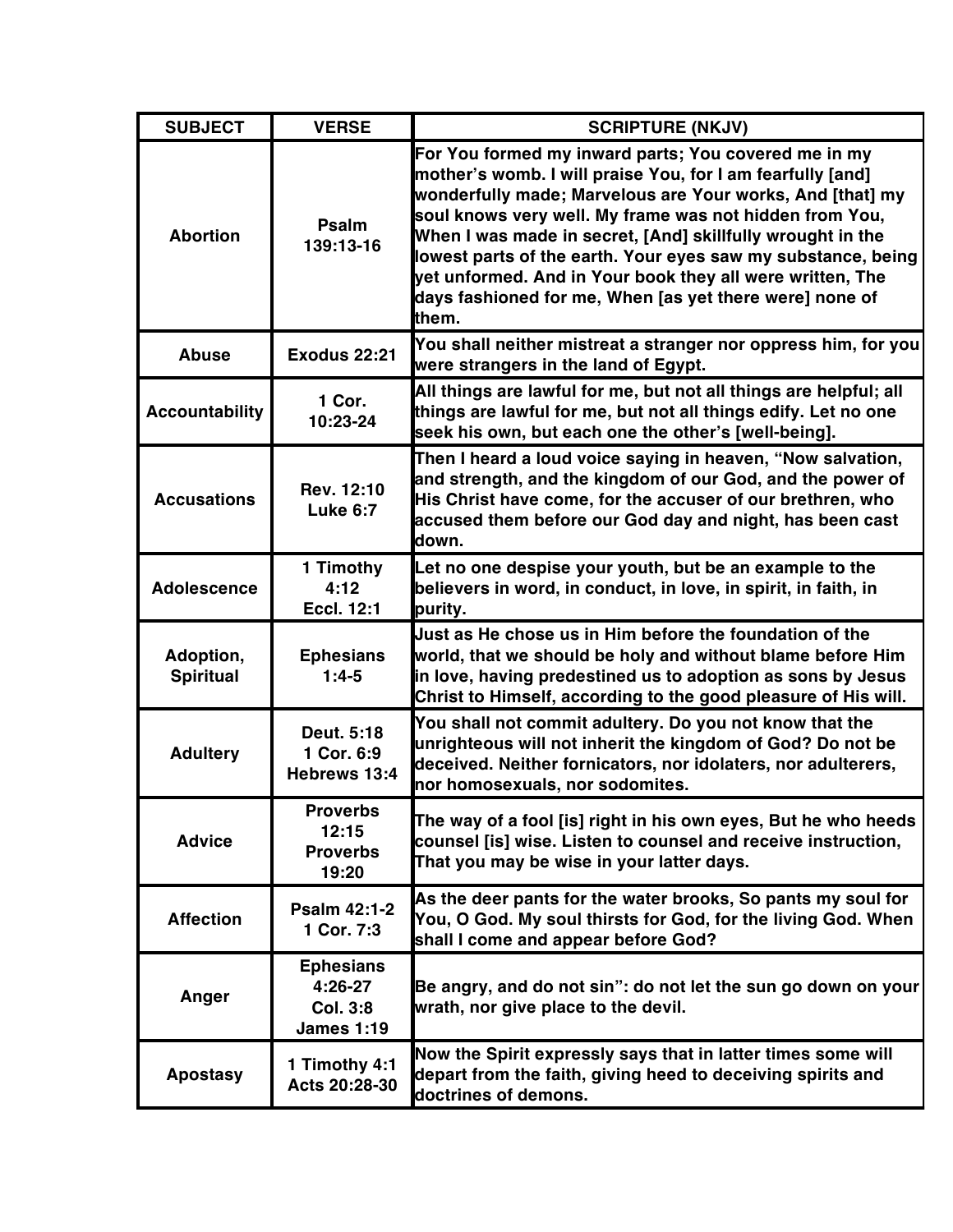| <b>Appearance</b>                            | 1 Samuel 16:7<br>2 Thess. 5:22                                            | But the LORD said to Samuel, "Do not look at his appearance<br>or at the height of his stature, because I have refused him.<br>For [the] [Lord does]<br>not [see] as man sees; for man looks at the outward<br>appearance, but the LORD<br>looks at the heart."                                                                                              |
|----------------------------------------------|---------------------------------------------------------------------------|--------------------------------------------------------------------------------------------------------------------------------------------------------------------------------------------------------------------------------------------------------------------------------------------------------------------------------------------------------------|
| <b>Arguments</b>                             | <b>Philippians</b><br>$2:14-15$<br><b>Titus 3:10</b>                      | Do all things without complaining and disputing, that you may<br>become blameless and harmless, children of God without<br><b>fault in the midst of</b><br>a crooked and perverse generation, among whom you shine<br>as lights in the<br>world.                                                                                                             |
| <b>Armor</b>                                 | <b>Romans 13:12</b><br><b>Ephesians</b><br>$6:11-18$                      | The night is far spent the day is at hand . Therefore let us cast<br>off the works of darkness, and let us put on the armor of light.                                                                                                                                                                                                                        |
| <b>Assurance</b>                             | <b>Ephesians</b><br>$3:11-12$<br>2 Timothy<br>1:12<br>1 John<br>$5:11-13$ | This was in accordance to the eternal purpose which He<br>accomplished in Christ Jesus our Lord, in whom we have<br>boldness and access with confidence through faith in Him.                                                                                                                                                                                |
| <b>Atheism</b>                               | <b>Psalm 14:1</b><br>Romans 1:20                                          | The fool has said in his heart, "[There is] no God." They are<br>corrupt, They have done<br>abominable works, There is none who does good. For since<br>the creation of the world His invisible [attributes] are clearly<br>seen, being understood by the things that are made, [even]<br>His eternal power and Godhead, so that they are without<br>excuse. |
| <b>Atonement</b>                             | <b>Romans</b><br>$3:23-24$<br>Romans 5:11                                 | For all have sinned and fall short of the glory of God, being<br>justified freely by His grace through the redemption that is in<br><b>Jesus Christ.</b>                                                                                                                                                                                                     |
| <b>Attendance</b><br>assembling<br>together) | <b>Hebrews</b><br>10:23-25<br><b>Acts 4:31</b>                            | Let us hold fast the confession of [our] hope without<br>wavering, for He who promised [is] faithful. And let us<br>consider one another in order to stir up love and good works,<br>not forsaking the assembling of ourselves together, as [is]<br>the manner of some, but exhorting [one another,] and so<br>much the more as you see the Day approaching. |
| <b>Attitude</b>                              | <b>Philippians</b><br>$2:3-5$                                             | [Let] nothing [be done] through selfish ambition or conceit,<br>but in lowliness of mind let each esteem others better than<br>himself. Let each of you look out not only for his own<br>interests, but also for the interests of others. Let this mind be<br>in you which was also in Christ Jesus.                                                         |
| <b>Authority</b>                             |                                                                           | Let every soul be subject to the governing authorities. For<br>Romans 13:1-2 there is no authority except from God, and the authorities that<br>Hebrews 13:7,17 exist are appointed by God. Therefore whoever resists the<br>authority resists the ordinance of God, and those who resist                                                                    |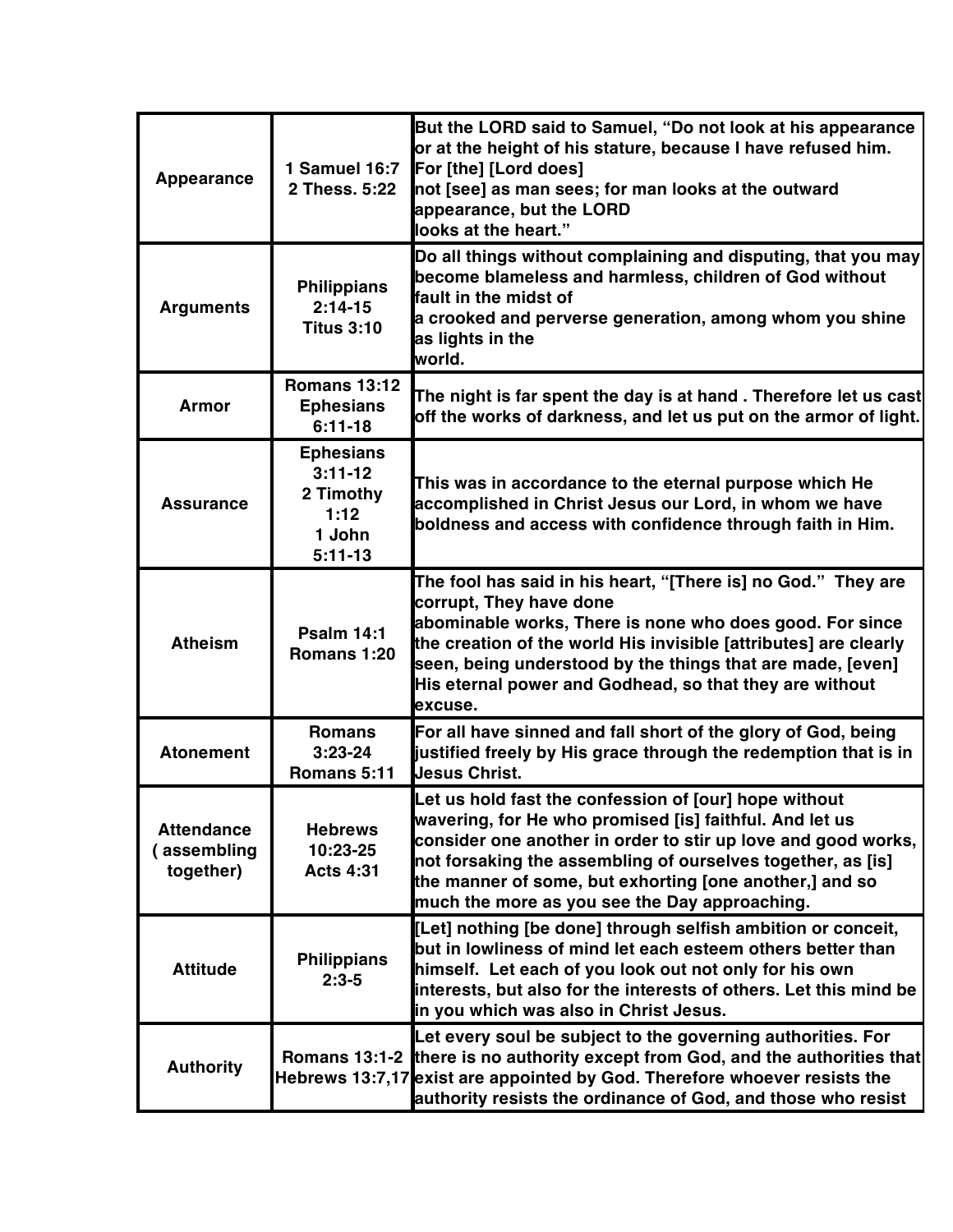|                       |                                                                                   | will bring judgment on themselves.                                                                                                                                                                                                                                                                                                                                                                                                                                                                                                                                                                                                                                                                                                           |
|-----------------------|-----------------------------------------------------------------------------------|----------------------------------------------------------------------------------------------------------------------------------------------------------------------------------------------------------------------------------------------------------------------------------------------------------------------------------------------------------------------------------------------------------------------------------------------------------------------------------------------------------------------------------------------------------------------------------------------------------------------------------------------------------------------------------------------------------------------------------------------|
| <b>Baptism</b>        | Romans 6:3-8<br><b>Matthew</b><br>28:18-20 Acts<br>$2:38-41$                      | Or do you not know that as many of us as were baptized into<br>Christ Jesus were baptized into His death? Therefore we<br>were buried with Him through baptism into death, that just as<br>Christ was raised from the dead by the glory of the Father,<br>even so we also should walk in newness of life. For if we have<br>been united together in the likeness of His death, certainly we<br>also shall be [in the likeness] of [His] resurrection, knowing<br>this, that our old man was crucified with [Him,] that the body<br>of sin might be done away with, that we should no longer be<br>slaves of sin. For he who has died has been freed from sin.<br>Now if we died with Christ, we believe that we shall also live<br>with Him. |
| <b>Belief</b>         | Romans 4:5<br>John 3:16-18<br><b>John 3:36</b>                                    | But to him who does not work but believes on Him who<br>justifies the ungodly, his faith is accounted for righteousness                                                                                                                                                                                                                                                                                                                                                                                                                                                                                                                                                                                                                      |
| <b>Benevolence</b>    | Isaiah<br>58:7,10<br>Prov. 19:17,<br>21:13                                        | [Is it] not to share your bread with the hungry, And that you<br>bring to your house the poor who are cast out; When you see<br>the naked, that you cover him, And not hide yourself from<br>your own flesh? [If] you extend your soul to the hungry And<br>satisfy the afflicted soul, Then your light shall dawn in the<br>darkness, And your darkness shall [be] as the noonday.                                                                                                                                                                                                                                                                                                                                                          |
| <b>Bible</b>          | Hebrews 4:12<br>2 Peter<br>$1:20-21$                                              | For the word of God [is] living and powerful, and sharper than<br>any two-edged sword, piercing even to the division of soul<br>and spirit, and of joints and marrow, and is a discerner of the<br>thoughts and intents of the heart.                                                                                                                                                                                                                                                                                                                                                                                                                                                                                                        |
| <b>Blasphemy</b>      | <b>Matthew</b><br>12:31-32<br><b>Matthew</b><br>15:19<br><b>Colossians</b><br>3:8 | Therefore I say to you, every sin and blasphemy will be<br>forgiven men, but the blasphemy [against] the Spirit will not<br>be forgiven men. Anyone who speaks a word against the Son<br>of Man, it will be forgiven him; but whoever speaks against<br>the Holy Spirit, it will not be forgiven him, either in this age or<br>in the [age] to come.                                                                                                                                                                                                                                                                                                                                                                                         |
| <b>Blessing</b>       | <b>Ephesians 1:3</b><br><b>Psalm 24:25</b><br>Hebrews 6:7                         | Blessed [be] the God and Father of our Lord Jesus Christ,<br>who has blessed us with every spiritual blessing in the<br>heavenly [places] in Christ.                                                                                                                                                                                                                                                                                                                                                                                                                                                                                                                                                                                         |
| <b>Blood</b>          | Hebrews 9:22<br>1 Peter<br>1:18<br><b>Acts 20:28</b><br><b>Ephesians 1:7</b>      | And according to the law almost all things are purified with<br>blood, and without shedding of blood there is no remission.                                                                                                                                                                                                                                                                                                                                                                                                                                                                                                                                                                                                                  |
| <b>Body of Christ</b> | 1 Cor.12:12 -<br>13,27                                                            | For as the body is one and has many members, but all the<br>members of that one body, being many, are one body, so also<br>[is] Christ. For by one Spirit we were all baptized into one<br>body - whether Jews or Greeks, whether slaves or free -<br>and have all been made to drink into one Spirit. Now you are<br>the body of Christ, and members individually.                                                                                                                                                                                                                                                                                                                                                                          |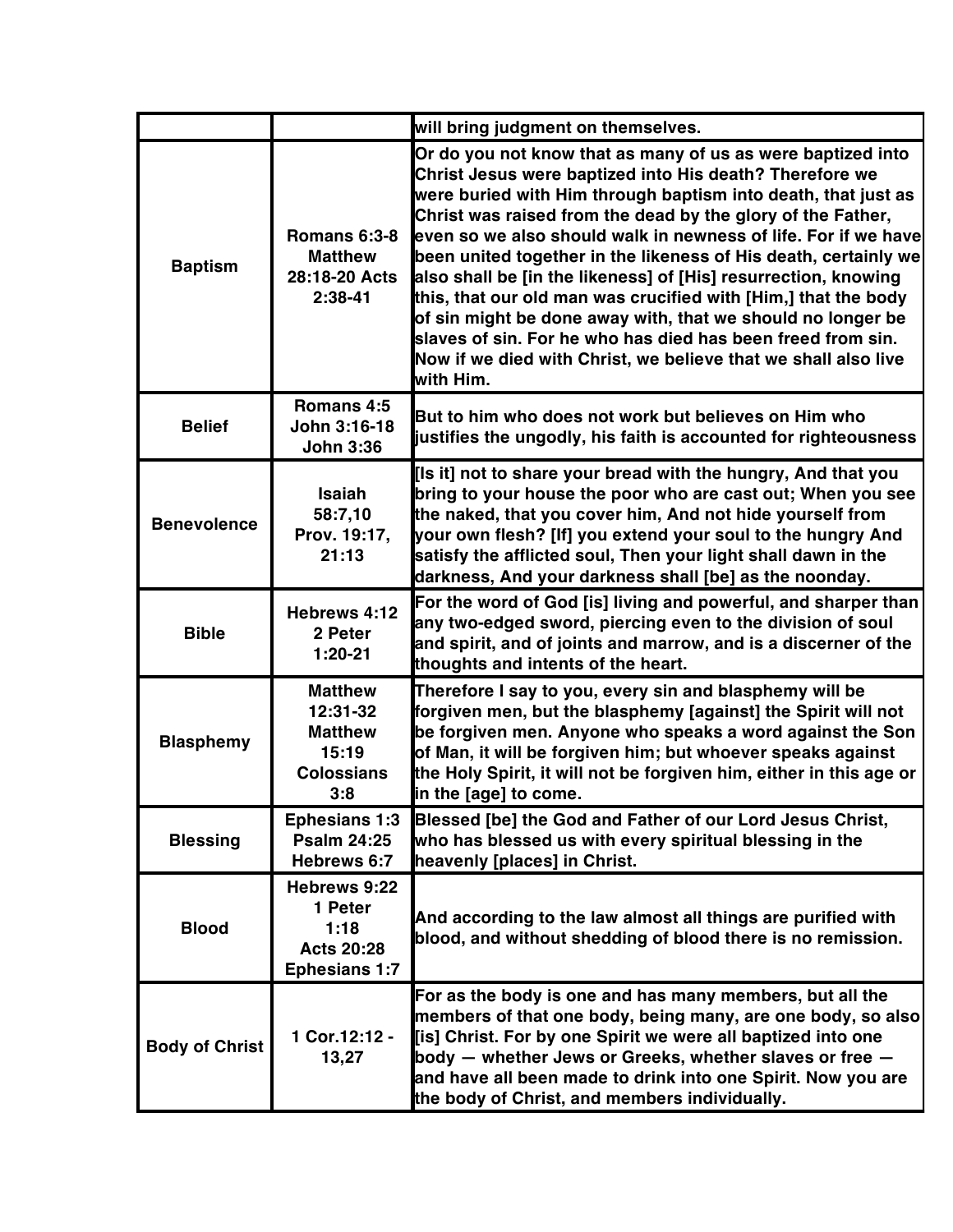| <b>Book of Life</b>          | <b>Revelation</b><br>3:5<br><b>Philippians</b><br>4:3<br>Rev. 20:15                                  | He who overcomes shall be clothed in white garments, and I<br>will not blot out his name from the Book of Life; but I will<br>confess his name before My Father and before His angels.                                                                                                                                                                                                                                                                                                               |
|------------------------------|------------------------------------------------------------------------------------------------------|------------------------------------------------------------------------------------------------------------------------------------------------------------------------------------------------------------------------------------------------------------------------------------------------------------------------------------------------------------------------------------------------------------------------------------------------------------------------------------------------------|
| <b>Born Again</b>            | 1 Peter<br>$1:22-23$<br><b>John 3:3-8</b><br>1 John<br>3:9,4:7,<br>5:1,4                             | Since you have purified your souls in obeying the truth<br>through the Spirit in sincere love of the brethren, love one<br>another fervently with a pure heart, having been born again,<br>not of corruptible seed but incorruptible, through the word of<br>God which lives and abides forever.                                                                                                                                                                                                     |
| <b>Business</b>              | <b>Ephesians</b><br>6:6-7 Luke 2:49<br><b>Acts 6:3</b><br>2 Thess. 4:11                              | Not with eye service, as men-pleasers, but as bondservants<br>of Christ, doing the will of God from the heart, with goodwill<br>doing service, as to the Lord, and not to men.                                                                                                                                                                                                                                                                                                                       |
| Caring                       | Isaiah 1:17<br>Luke 14:13-14                                                                         | Learn to do good; Seek justice, Rebuke the oppressor;<br>Defend the fatherless, Plead for the widow. But when you<br>give a feast, invite [the] poor, [the] maimed, [the] lame, [the]<br>blind. And you will be blessed, because they cannot repay<br>you; for you shall be repaid at the resurrection of the just.                                                                                                                                                                                  |
| Carnal<br><b>Attractions</b> | <b>Matthew</b><br>$6:19-21$<br>1John 2:15-17<br>1 Timothy 5:62<br><b>Timothy</b><br>3:4<br>James 5:5 | Do not lay up for yourselves treasures on earth, where moth<br>and rust destroy and where thieves break in and steal; but lay<br>up for yourselves treasures in heaven, where neither moth<br>nor rust destroys and where thieves do not break in and<br>steal. For where your treasure is, there your heart will be<br>also.                                                                                                                                                                        |
| <b>Celibacy</b>              | <b>Matthew</b><br>19:10-12<br>1 Cor.<br>7:8,9,28<br>1 Timothy<br>$4:1 - 3$                           | His disciples said to Him, "If such is the case of the man with<br>[his] wife, it is better not to marry." But He said to them, "All<br>cannot accept this saying, but only [those] to whom it has<br>been given: For there are eunuchs who were born thus from<br>[their] mother's womb, and there are eunuchs who were<br>made eunuchs by men, and there are eunuchs who have<br>made themselves eunuchs for the kingdom of heaven's sake.<br>He who is able to accept [it,] let him accept [it."] |
| <b>Character</b>             | Matthew 5:3-8<br>2 Peter 1:4-9                                                                       | Blessed [are] the poor in spirit, For theirs is the kingdom of<br>heaven. Blessed [are] those who mourn, For they shall be<br>comforted. Blessed [are] the meek, For they shall inherit the<br>earth. Blessed [are] those who hunger and thirst for<br>righteousness, For they shall be filled. Blessed [are] the<br>merciful, For they shall obtain mercy. Blessed [are] the pure<br>in heart, For they shall see God.                                                                              |
| <b>Chastity</b>              | 1 Cor.<br>6:19-20<br>1 Timothy<br>4:12                                                               | Or do you not know that your body is the temple of the Holy<br>Spirit [who is] in you, whom you have from God, and you are<br>not your own? For you were bought at a price; therefore<br>glorify God in your body and in your spirit, which are God's.                                                                                                                                                                                                                                               |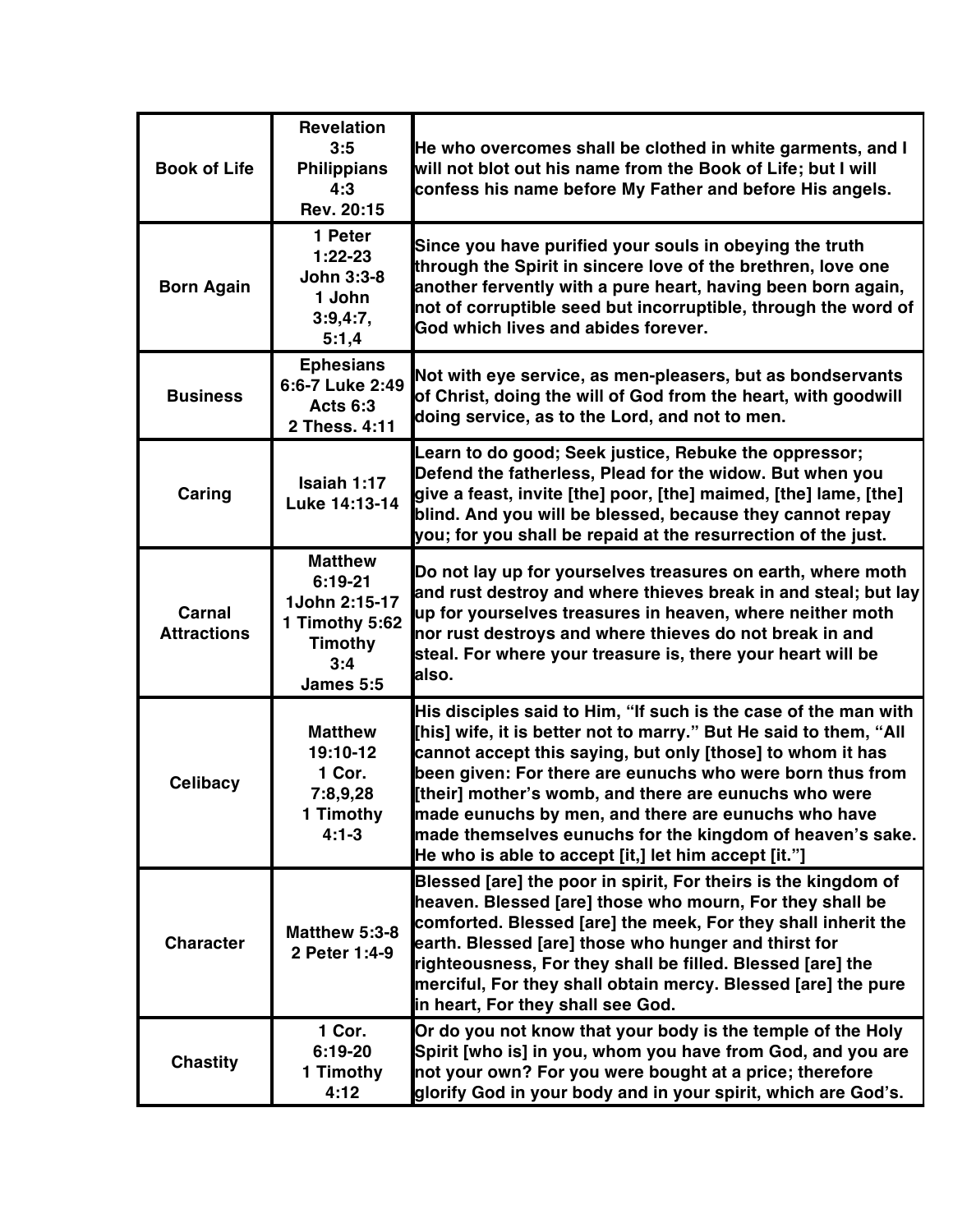| <b>Children</b>                    | <b>Deuteronomy</b><br>$6:5-9$<br>Psalm 127:3-5                             | You shall love the LORD your God with all your heart, with all<br>your soul, and with all your strength. And these words which I<br>command you today shall be in your heart. You shall teach<br>them diligently to your children, and shall talk of them when<br>you sit in your house, when you walk by the way, when you<br>lie down, and when you rise up.                                                                                                                                                                                                                                                         |
|------------------------------------|----------------------------------------------------------------------------|------------------------------------------------------------------------------------------------------------------------------------------------------------------------------------------------------------------------------------------------------------------------------------------------------------------------------------------------------------------------------------------------------------------------------------------------------------------------------------------------------------------------------------------------------------------------------------------------------------------------|
| <b>Choice</b>                      | <b>Joshua 24:15</b><br>Matthew 6:24<br><b>Proverbs</b><br>12:26            | And if it seems evil to you to serve the LORD, choose for<br>yourselves this day whom you will serve, whether the gods<br>which your fathers served that [were] on the other side of the<br>River, or the gods of the Amorites, in whose land you dwell.<br>But as for me and my house, we will serve the LORD.                                                                                                                                                                                                                                                                                                        |
| <b>Church</b>                      | <b>Ephesians</b><br>$2:19-20$<br>Matthew 16:18<br><b>Ephesians</b><br>5:25 | Now, therefore, you are no longer strangers and foreigners,<br>but fellow citizens with the saints and members of the<br>household of God, having been built on the foundation of the<br>apostles and prophets, Jesus Christ Himself being the chief<br>cornerstone.                                                                                                                                                                                                                                                                                                                                                   |
| <b>Clothing</b>                    | 1 Timothy<br>$2:9-10$<br>1 Peter 3:3-<br>5Deut. 22:5                       | In like manner also, that the women adorn themselves in<br>modest apparel, with propriety and moderation, not with<br>braided hair or gold or pearls or costly clothing, but which is<br>proper for women professing godliness, with good works.                                                                                                                                                                                                                                                                                                                                                                       |
| <b>Comfort</b>                     | John 16:33<br>Psalm<br>$34:17-18$<br>2 Cor. 1:3-4                          | These things I have spoken to you, that in Me you may have<br>peace. In the world you will have tribulation; but be of good<br>cheer, I have overcome the world.                                                                                                                                                                                                                                                                                                                                                                                                                                                       |
| Complain                           | Psalm 142:1-2<br>1 Cor.<br>$10:6-10$                                       | I cry out to the LORD with my voice; with my voice to the<br>LORD I make my supplication. I pour out my complaint before<br>Him; I declare before Him my trouble.                                                                                                                                                                                                                                                                                                                                                                                                                                                      |
| Compromise                         | 2 Cor.<br>$6:14-17$                                                        | Do not be unequally yoked together with unbelievers. For<br>what fellowship has righteousness with lawlessness? And<br>what communion has light with darkness? And what accord<br>has Christ with Belial? Or what part has a believer with an<br>unbeliever? And what agreement has the temple of God with<br>idols? For you are the temple of the living God. As God has<br>said: "I will dwell in them And walk among [them.] I will be<br>their God, And they shall be My people." Therefore "Come<br>out from among them And be separate, says the Lord. Do not<br>touch what is unclean, And I will receive you." |
| <b>Confession of</b><br><b>Sin</b> | <b>Psalm 32:5</b><br><b>Psalm 51:3</b><br>1 John 1:7-10                    | I acknowledged my sin to You, And my iniquity I have not<br>hidden. I said, "I will confess my transgressions to the<br>LORD," And You forgave the iniquity of my sin.                                                                                                                                                                                                                                                                                                                                                                                                                                                 |
| <b>Conscience</b>                  | 1 Timothy<br>$1:18-19$<br>1 Timothy<br>$1:5 - 4:2$<br><b>Titus</b><br>1:15 | This charge I commit to you, son Timothy, according to the<br>prophecies previously made concerning you, that by them<br>you may wage the good warfare, having faith and a good<br>conscience, which some having rejected, concerning the faith<br>have suffered shipwreck.                                                                                                                                                                                                                                                                                                                                            |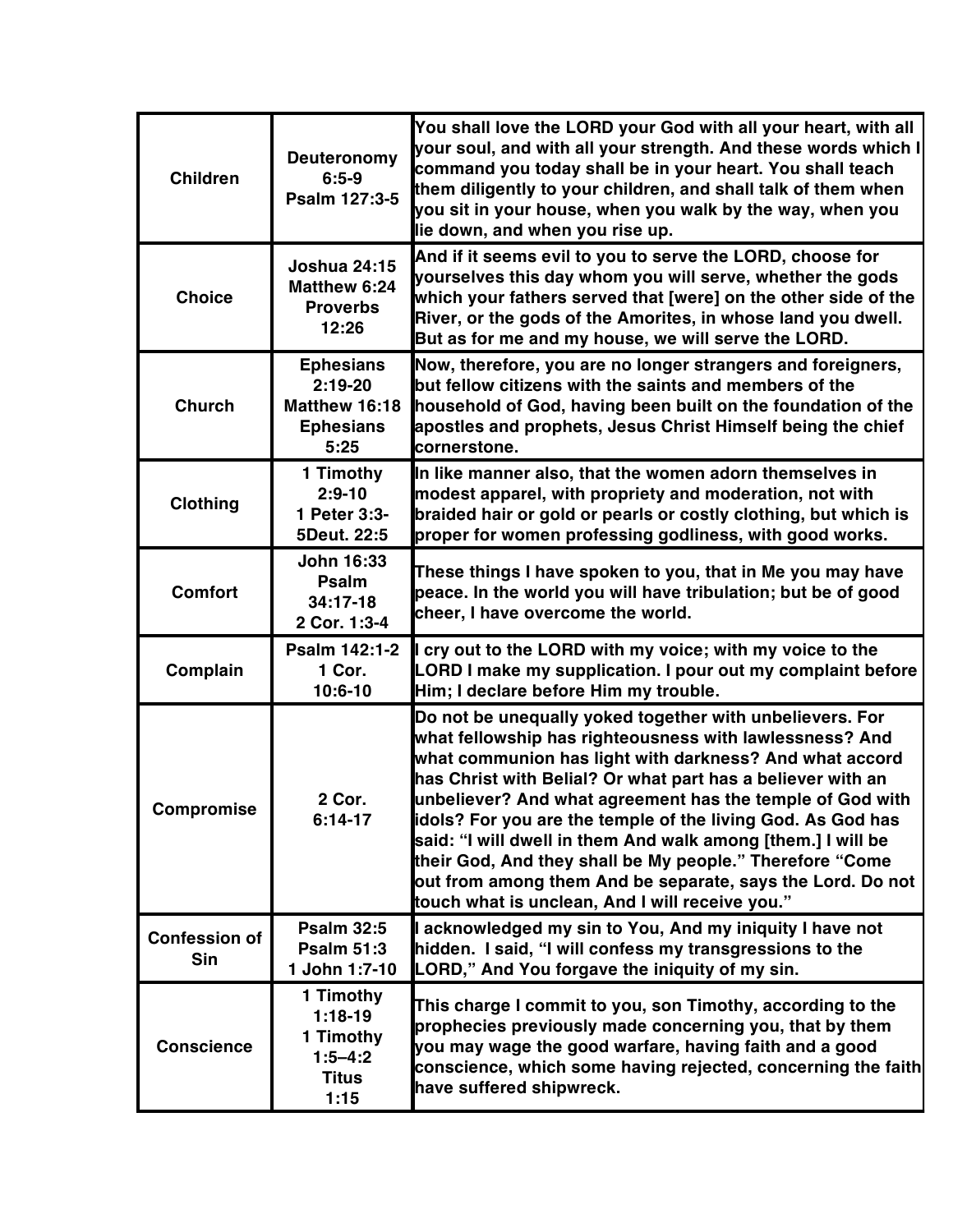|                               | 1 Timothy 4:2                                                                                                      |                                                                                                                                                                                                                                                                                                                                                                                                   |
|-------------------------------|--------------------------------------------------------------------------------------------------------------------|---------------------------------------------------------------------------------------------------------------------------------------------------------------------------------------------------------------------------------------------------------------------------------------------------------------------------------------------------------------------------------------------------|
| Courage                       | Joshua 1:9<br>Proverbs 28:1<br><b>Psalm 31:24</b>                                                                  | Have I not commanded you? Be strong and of good courage;<br>do not be afraid, nor be dismayed, for the LORD your God [is]<br>with you wherever you go.                                                                                                                                                                                                                                            |
| Covenant                      | 2 Corinthians<br>$3:5-6$<br><b>1 Corinthians</b><br>11:25                                                          | Not that we are sufficient of ourselves to think of anything as<br>[being] from ourselves, but our sufficiency [is] from God, who<br>also made us sufficient as ministers of the new covenant, not<br>of the letter but of the Spirit; for the letter kills, but the Spirit<br>gives life.                                                                                                        |
| <b>Covetousness</b>           | <b>Luke 12:15</b><br><b>Colossians</b><br>$3:5-6$                                                                  | And He said to them, "Take heed and beware of<br>covetousness, for one's life does not consist in the<br>abundance of the things he possesses. Therefore put to<br>death your members, which<br>are on the earth: fornication, uncleanness, passion, evil<br>desire, and covetousness, which is idolatry. Because of these<br>things the wrath of God is coming upon the sons of<br>disobedience. |
| <b>Creation</b>               | <b>Colossians</b><br>$1:15-17$<br>Genesis 1:1                                                                      | He is the image of the invisible God, the firstborn over all<br>creation. For by Him all things were created that are in<br>heaven and that are on earth, visible and invisible, whether<br>thrones or dominions or principalities or powers. All things<br>were created through Him and for Him. And He is before all<br>things, and in Him all things consist.                                  |
| <b>Cross</b>                  | <b>Colossians</b><br>1:19<br>1 Cor.<br>1:18<br><b>Philippians</b><br>2:8<br><b>Colossians 2:14</b><br>Hebrews 12:2 | For it pleased [the Father that] in Him all the fullness should<br>dwell, and by Him to reconcile all things to Himself, by Him,<br>whether things on earth or things in heaven, having made<br>peace through the blood of His cross.                                                                                                                                                             |
| Cult                          | <b>Matthew 7:15</b><br>Matthew 24:11                                                                               | Beware of false prophets, who come to you in sheep's<br>clothing, but inwardly they are ravenous wolves.                                                                                                                                                                                                                                                                                          |
| Darkness,<br><b>Spiritual</b> | Acts 26:17-18<br><b>Ephesians 5:8</b><br>John<br>3:19<br><b>Romans 13:12</b>                                       | 'I will deliver you from the [Jewish] people, as well as [from]<br>the Gentiles, to whom I now send you, to open their eyes, [in<br>order] to turn [them] from darkness to light, and [from] the<br>power of Satan to God, that they may receive forgiveness of<br>sins and an inheritance among those who are sanctified by<br>faith in Me.'                                                     |
| <b>Death</b>                  | Hebrews 9:27<br>Psalm<br>116:15<br>Ezekiel 33:11<br>Eccl. 9:2-3                                                    | And as it is appointed for men to die once, but after this the<br>judgment. Precious in the sight of the LORD [Is] the death of<br>His saints.                                                                                                                                                                                                                                                    |
| <b>Decisions</b>              | <b>James 1:5-8</b><br><b>Joshua 24:15</b>                                                                          | If any of you lacks wisdom, let him ask of God, who gives to<br>all liberally and without reproach, and it will be given to him.                                                                                                                                                                                                                                                                  |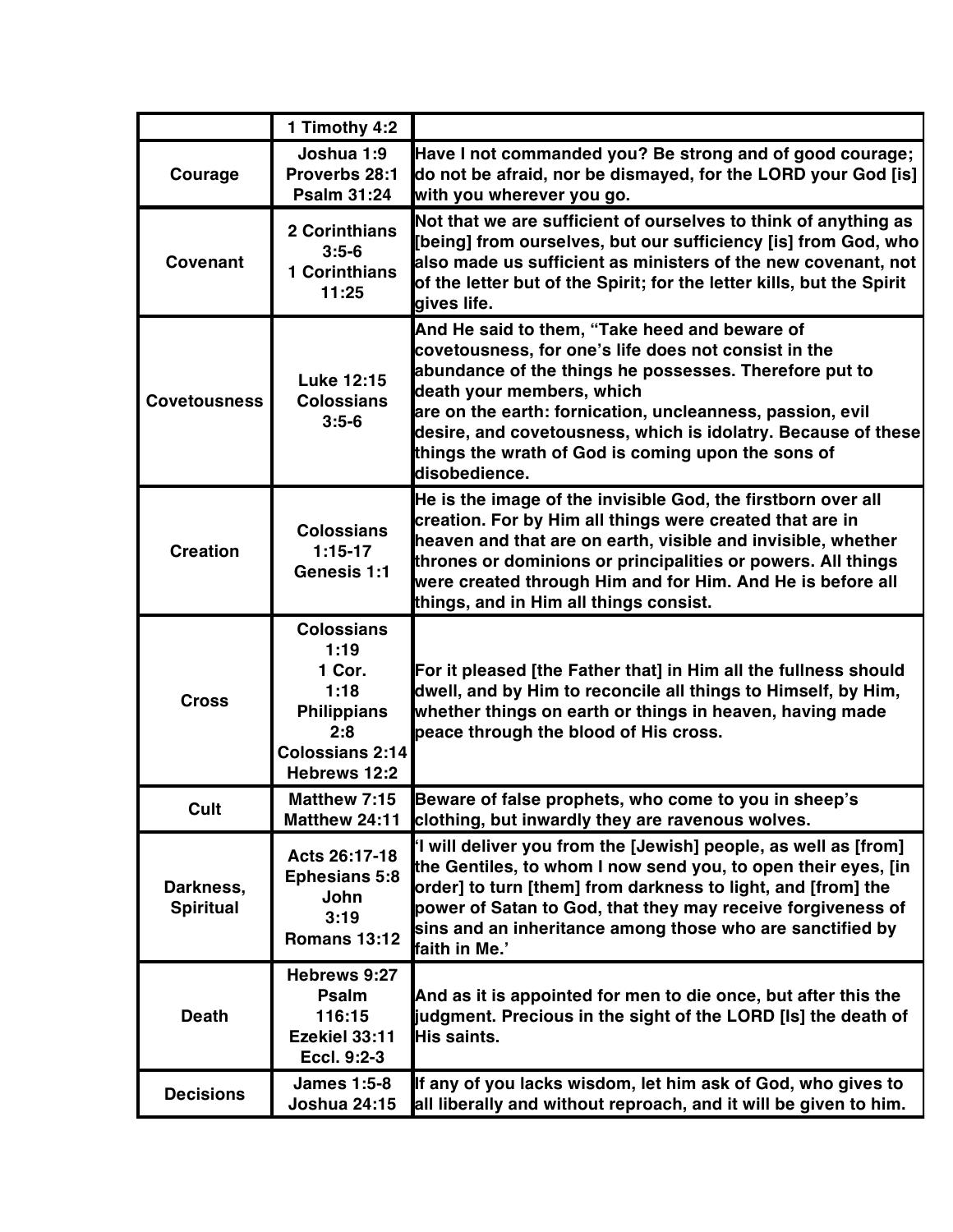|                       |                                                                                                                         | But let him ask in faith, with no doubting, for he who doubts is<br>like a wave of the sea driven and tossed by the wind. is a<br>double-minded man, unstable in all his ways.                                                                                                                                                        |
|-----------------------|-------------------------------------------------------------------------------------------------------------------------|---------------------------------------------------------------------------------------------------------------------------------------------------------------------------------------------------------------------------------------------------------------------------------------------------------------------------------------|
| <b>Demons</b>         | <b>Ephesians</b><br>6:12<br><b>Luke 9:1</b><br>1 Timothy 4:1                                                            | For we do not wrestle against flesh and blood, but against<br>principalities, against powers, against the rulers of the<br>darkness of this age, against spiritual [hosts] of wickedness<br>in the heavenly [places.]                                                                                                                 |
| <b>Depression</b>     | <b>Proverbs</b><br>12:25<br><b>Psalm 42:11</b>                                                                          | Anxiety in the heart of man causes depression, But a good<br>word makes it glad. Why are you cast down, O my soul? And<br>why are you disquieted within me? Hope in God; For I shall<br>yet praise Him, The help of my countenance and my God.                                                                                        |
| <b>Desires</b>        | <b>Psalm 37:4</b><br><b>Proverbs</b><br>13:4<br><b>Ephesians 2:3</b><br><b>Mark</b><br>4:19<br><b>Galatians</b><br>5:24 | Delight yourself also in the LORD, And He shall give you the<br>desires of your heart. The soul<br>of a lazy [man] desires, and [has] nothing; But the soul of the<br>diligent shall be made rich.<br>And those [who are] Christ's have crucified the flesh with its<br>passions and desires.                                         |
| <b>Determination</b>  | Isaiah 50:7<br><b>Eccl. 8:11</b>                                                                                        | For the Lord GOD will help Me; Therefore I will not be<br>disgraced; Therefore I have set My face like a flint, And I<br>know that I will not be ashamed.                                                                                                                                                                             |
| <b>Devotion</b>       | 1 Chronicles<br>28:9<br>Numbers 14:24                                                                                   | As for you, my son Solomon, know the God of your father,<br>and serve Him with a loyal heart and with a willing mind; for<br>the LORD searches all hearts and understands all the intent<br>of the thoughts. If you seek Him, He will be found by you; but<br>if you forsake Him, He will<br>cast you off forever.                    |
| <b>Discernment</b>    | James 1:5<br><b>Acts 17:11</b>                                                                                          | If any of you lacks wisdom, let him ask of God, who gives to<br>all liberally and without reproach, and it will be given to him.<br>These were more fair-minded than those in Thessalonica, in<br>that<br>they received the word with all readiness, and searched the<br>Scriptures daily [to find out] whether these things were so. |
| <b>Discipleship</b>   | <b>Matthew</b><br>28:19-20<br>2 Timothy<br>$2:1-2$                                                                      | "Go therefore and make disciples of all the nations, baptizing<br>them in the name of the Father and of the Son and of the Holy<br>Spirit, teaching them to observe all things that I have<br>commanded you; and lo, I am with you always, [even] to the<br>end of the age." Amen.                                                    |
| <b>Discipline</b>     | 1 Cor. 9:26-27<br><b>Hebrews</b><br>$12:5-8$<br><b>Proverbs</b><br>22:6,15, 23:13-14                                    | Therefore I run thus: not with uncertainty. Thus I fight: not as<br>[one who] beats the air. But I discipline my body and bring [it]<br>into subjection, lest, when I have preached to others, I myself<br>should become disqualified.                                                                                                |
| <b>Discrimination</b> | <b>Galatians</b><br>3:28                                                                                                | There is neither Jew nor Greek, there is neither slave nor<br>free, there is neither male nor female; for you are all one in                                                                                                                                                                                                          |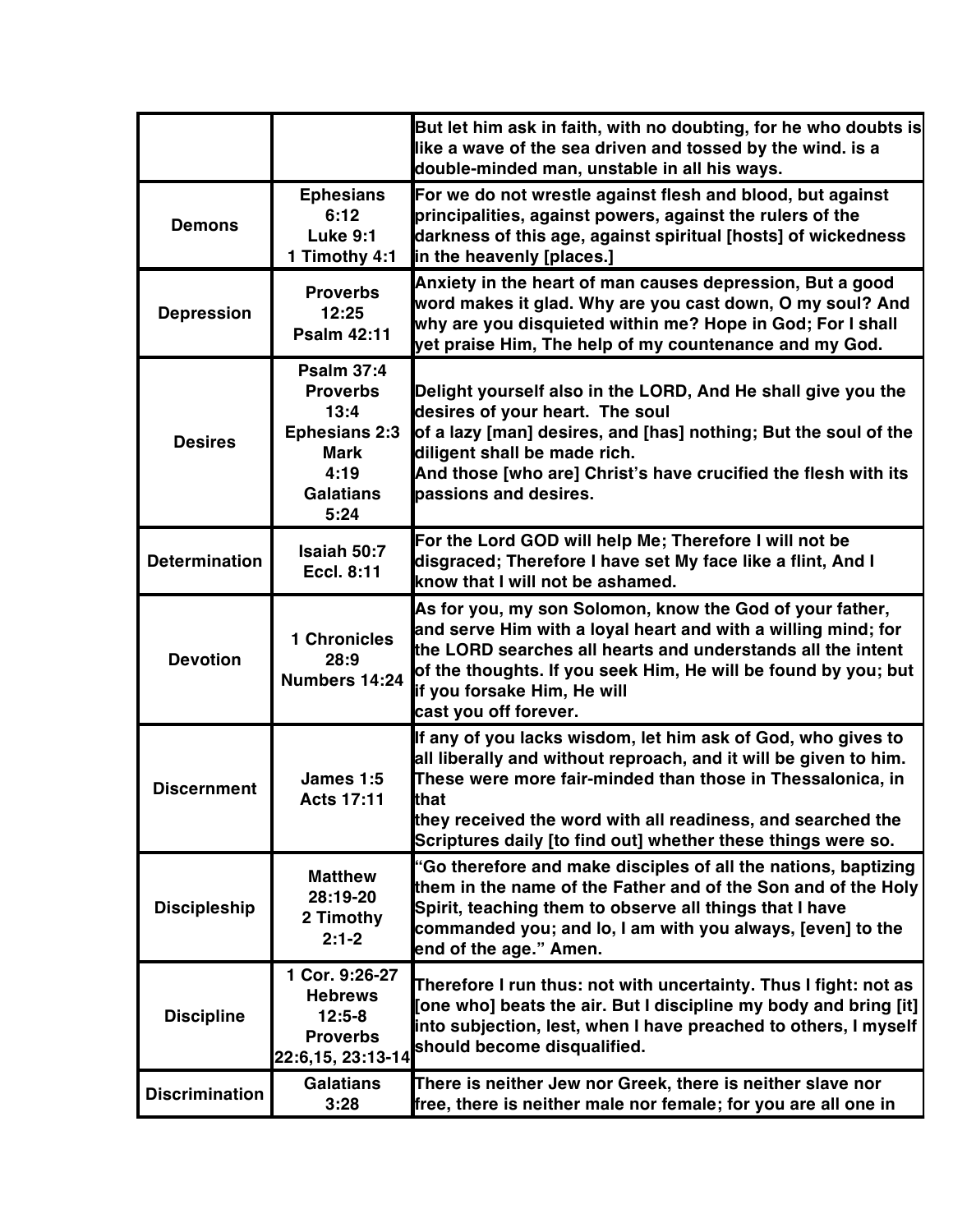|                      | <b>James 2:1,9</b>                                                                                                | <b>Christ Jesus</b>                                                                                                                                                                                                                                                                                                                                                  |
|----------------------|-------------------------------------------------------------------------------------------------------------------|----------------------------------------------------------------------------------------------------------------------------------------------------------------------------------------------------------------------------------------------------------------------------------------------------------------------------------------------------------------------|
| <b>Dishonesty</b>    | <b>Proverbs</b><br>13:11<br><b>Proverbs</b><br>12:22, 20:17                                                       | Wealth [gained by] dishonesty will be diminished, But he who<br>gathers by labor will<br>increase. Bread gained by deceit [is] sweet to a man, But<br>afterward his mouth will be filled with gravel.                                                                                                                                                                |
| <b>Doctrine</b>      | 2 Timothy<br>1:13-14,3:16<br><b>John 7:17</b><br><b>Ephesians</b><br>4:14<br>1 Timothy<br>4:16                    | Hold fast the pattern of sound words which you have heard<br>from me, in faith and love which are in Christ Jesus. That<br>good thing which was committed to you, keep by the Holy<br>Spirit who dwells in us. All Scripture [is] given by inspiration<br>of God, and [is] profitable for doctrine, for reproof, for<br>correction, for instruction in righteousness |
| <b>Doubt</b>         | <b>Matthew 21:21</b><br><b>James 1:5-6</b>                                                                        | So Jesus answered and said to them, "Assuredly, I say to<br>you, if you have faith and do not doubt, you will not only do<br>what was done to the fig tree, but also if you say to this<br>mountain, 'Be removed and be cast into the sea,' it will be<br>done.                                                                                                      |
| <b>Drinking</b>      | <b>Ephesians</b><br>5:18<br><b>Proverbs</b><br>20:1,23, 29-32                                                     | And do not be drunk with wine, in which is dissipation; but be<br>filled with the Spirit. Wine is a mocker, Strong drink [is] a<br>brawler, And whoever is led astray by it is not wise.                                                                                                                                                                             |
| <b>Earth</b>         | Gen 1:1,10<br><b>Psalm 24:1</b><br><b>Matthew</b><br>5:5<br><b>Mark</b><br>13:31<br><b>John 3:31</b><br>Rev. 21:1 | In the beginning God created the heavens and the earth. And<br>God called the dry [land] Earth. The earth [is] the LORD's, and<br>all its fullness, The world and those who dwell therein.                                                                                                                                                                           |
| <b>Edifying</b>      | <b>Ephesians</b><br>$4:15-16$<br>1 Thess. 5:11                                                                    | But, speaking the truth in love, may grow up in all things into<br>Him who is the head $-$ Christ $-$ from whom the whole body,<br>joined and knit together by what every joint supplies,<br>according to the effective working by which every part does<br>its share, causes growth of the<br>body for the edifying of itself in love.                              |
| <b>Education</b>     | <b>Philippians</b><br>$1:9-10$<br><b>Psalm 94:10</b><br>Proverbs 1:7                                              | And this I pray, that your love may abound still more and<br>more in knowledge and all discernment, that you may<br>approve the things that are excellent, that you may be sincere<br>and without offense till the day of Christ.                                                                                                                                    |
| <b>Embarrassment</b> | Romans 1:16<br>Jeremiah 6:16                                                                                      | For I am not ashamed of the gospel of Christ, for it is the<br>power of God to salvation for everyone who believes, for the<br>Jew first and also for the Greek.                                                                                                                                                                                                     |
| <b>Emotions</b>      | <b>Proverbs</b><br>4:23, 15:13<br>Gen 30:2,13<br>Gen. 40:6                                                        | Keep your heart with all diligence, For out of it [spring] the<br>issues of life. A merry heart makes a cheerful countenance,<br>But by sorrow of the heart the spirit is broken.                                                                                                                                                                                    |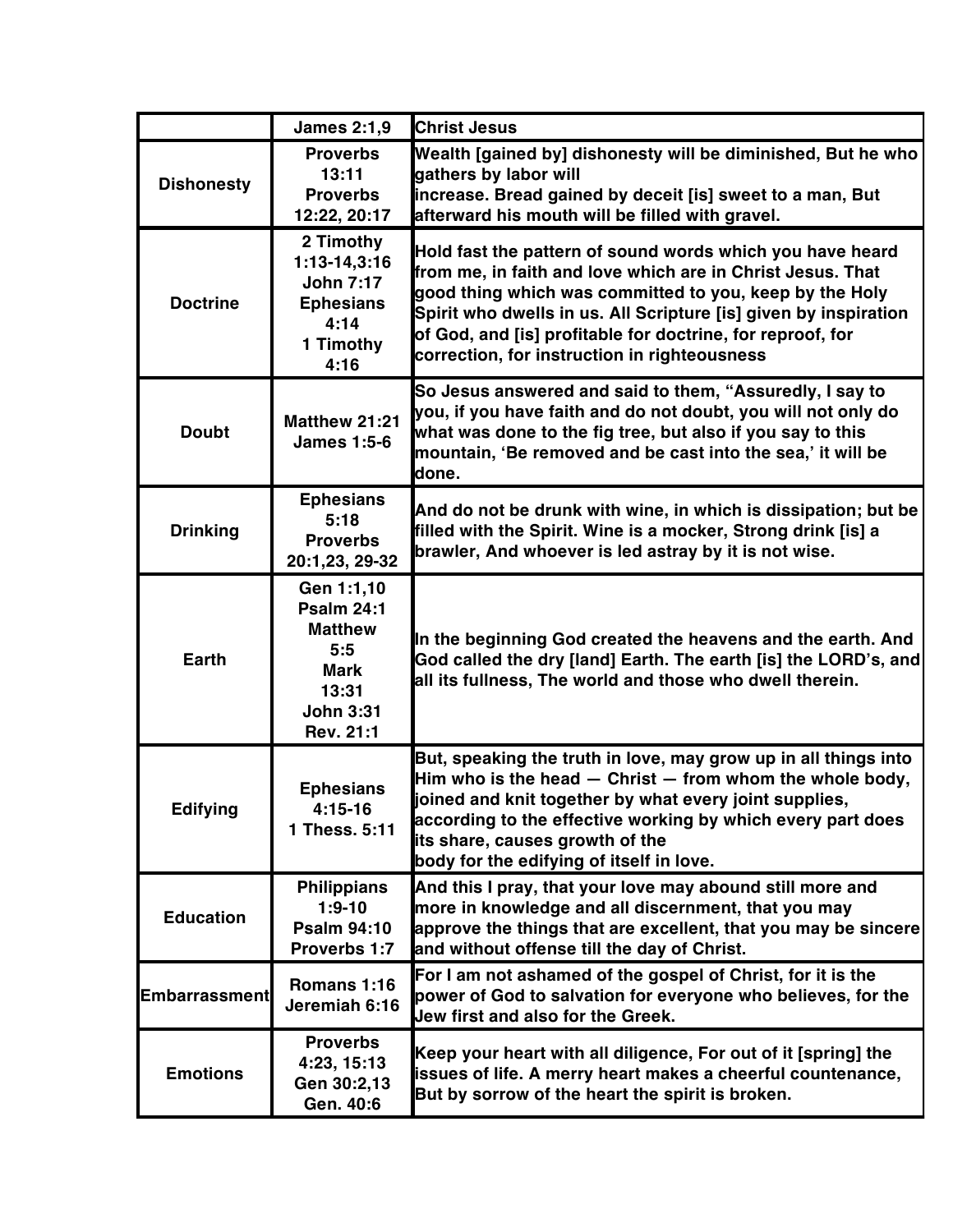| <b>Employment</b>                 | <b>Ecclesiastes</b><br>9:10<br><b>Ephesians</b><br>$6:5 - 7$<br>1 Thess.<br>$3:10-12$      | Whatever your hand finds to do, do [it] with your might; for<br>[there is] no work or device or knowledge or wisdom in the<br>grave where you are going. Bondservants, be obedient to<br>those who are your masters according to the flesh, with fear<br>and trembling, in sincerity of heart, as to Christ; not with eye<br>service, as men-pleasers, but as bondservants of Christ,<br>doing the will of God from the heart, with goodwill doing<br>service, as to the Lord, and not to men. |
|-----------------------------------|--------------------------------------------------------------------------------------------|------------------------------------------------------------------------------------------------------------------------------------------------------------------------------------------------------------------------------------------------------------------------------------------------------------------------------------------------------------------------------------------------------------------------------------------------------------------------------------------------|
| <b>Encouragement</b>              | 1 Thess.<br>5:14Acts<br>11:23,20:2 Phil<br>2:19                                            | Now we exhort you, brethren, warn those who are unruly,<br>comfort the fainthearted, uphold the weak, be patient with all.                                                                                                                                                                                                                                                                                                                                                                     |
| <b>Envy</b>                       | <b>Psalm 37:1</b><br><b>Proverbs</b><br>14:30, 23:17<br>Matt 27:17-18<br><b>Acts 13:45</b> | Do not fret because of evildoers, Nor be envious of the<br>workers of iniquity.                                                                                                                                                                                                                                                                                                                                                                                                                |
| <b>Evangelism</b>                 | <b>Mark 16:15</b><br><b>Matthew</b><br>18:18-20<br><b>Acts 1:8</b>                         | And He said to them, Go into all the world and preach the<br>gospel to every creature.                                                                                                                                                                                                                                                                                                                                                                                                         |
| <b>Evil</b>                       | Gen. 3:5,6:5<br><b>Matthew</b><br>12:35, 15:19<br>John 3:19-20                             | For God knows that in the day you eat of it your eyes will be<br>opened, and you will be like<br>God, knowing good and evil.                                                                                                                                                                                                                                                                                                                                                                   |
| <b>Excuses</b>                    | Romans 1:20<br>Luke 14:16-20<br><b>John 15:22</b>                                          | For since the creation of the world His invisible [attributes]<br>are clearly seen, being understood by the things that are<br>made, [even] His eternal power and Godhead, so that they are<br>without excuse. If I had not come and spoken to them, they<br>would have no sin, but now they have no excuse for their sin.                                                                                                                                                                     |
| <b>Faith</b>                      | <b>Romans</b><br>5:1,10:17<br>Eph 2:8-10<br><b>Hebrews</b><br>11:1,2,6                     | Therefore, having been justified by faith, we have peace with<br>God through our Lord Jesus Christ. So then faith [comes] by<br>hearing, and hearing by the word of God.                                                                                                                                                                                                                                                                                                                       |
| <b>False</b><br><b>Accusation</b> | Isaiah 5:20<br><b>Matthew</b><br>26:59-60                                                  | Woe to those who call evil good, and good evil; Who put<br>darkness for light, and light for darkness; Who put bitter for<br>sweet, and sweet for bitter!                                                                                                                                                                                                                                                                                                                                      |
| <b>False Teachers</b>             | <b>Romans</b><br>16:17-18<br>2 Peter 2:1-2                                                 | Now I urge you, brethren, note those who cause divisions and<br>offenses, contrary to the doctrine which you learned, and<br>avoid them. Or those who are such do not serve our Lord<br>Jesus Christ, but their own belly, and by smooth words and<br>flattering speech deceive the hearts of the simple.                                                                                                                                                                                      |
| <b>Family</b>                     | <b>Ephesians</b><br>2:19<br><b>Genesis</b>                                                 | Now, therefore, you are no longer strangers and foreigners,<br>but fellow citizens with the saints and members of the<br>household of God.                                                                                                                                                                                                                                                                                                                                                     |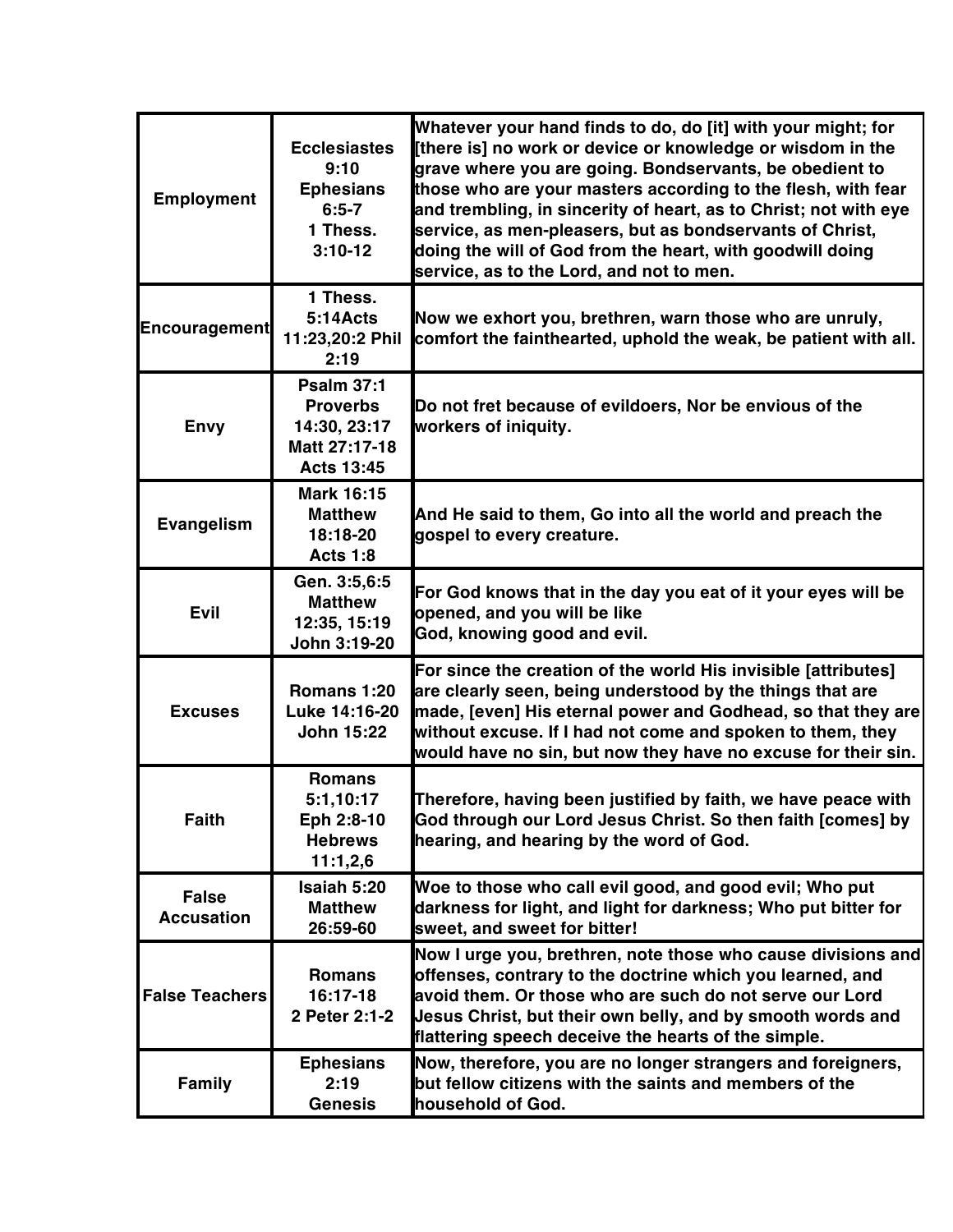|                    | $1:27-28$                                                                                                     |                                                                                                                                                                                                                                                                                                                                                                                                                                                                                                           |
|--------------------|---------------------------------------------------------------------------------------------------------------|-----------------------------------------------------------------------------------------------------------------------------------------------------------------------------------------------------------------------------------------------------------------------------------------------------------------------------------------------------------------------------------------------------------------------------------------------------------------------------------------------------------|
| <b>Fasting</b>     | Matthew 6:16,<br>17:21<br><b>Mark 2:18</b><br>1 Cor. 7:5                                                      | Moreover, when you fast, do not be like the hypocrites, with a<br>sad countenance. For they disfigure their faces that they may<br>appear to men to be fasting. Assuredly, I say to you, they<br>have their reward.                                                                                                                                                                                                                                                                                       |
| Fear               | Joshua 1:9<br><b>Psalm 27:1</b><br><b>Matthew 10:282</b><br><b>Timothy</b><br>1:7<br><b>Ephesians</b><br>5:21 | Have I not commanded you? Be strong and of good courage;<br>do not be afraid, nor be dismayed, for the LORD your God [is]<br>with you wherever you go. The LORD [is] my light and my<br>salvation; Whom shall I fear? The LORD [is] the strength of<br>my life; Of whom shall I be afraid?                                                                                                                                                                                                                |
| Fellowship         | <b>John 13:34</b><br>1 John 1:3                                                                               | A new commandment I give to you, that you love one another;<br>as I have loved you, that you also love one another.                                                                                                                                                                                                                                                                                                                                                                                       |
| <b>Finances</b>    | Malachi 3:10<br><b>Luke 6:38</b><br>1 Timothy 6:6                                                             | Bring all the tithes into the storehouse, That there may be<br>food in My house, And try Me now in this," Says the LORD of<br>hosts, "If I will not open for you the windows of heaven And<br>pour out for you [such] blessing That [there will] not [be<br>room] enough [to receive it.] Give, and it will be given to you:<br>good measure, pressed down, shaken together, and running<br>over will be put into your bosom. For with the same measure<br>that you use, it will be measured back to you. |
| <b>Foolishness</b> | <b>Proverbs</b><br>24:9<br>Proverbs 22:15                                                                     | The devising of foolishness [is] sin, And the scoffer [is] an<br>1 Cor. 1:18,21,25 abomination to men.                                                                                                                                                                                                                                                                                                                                                                                                    |
| <b>Fruits</b>      | <b>Matthew</b><br>$7:15-20$<br>Romans 7:4<br>John 15:1-5                                                      | Therefore by their fruits you will know them. Being filled with<br>the fruits<br>of righteousness which are by Jesus Christ, to the glory and<br>praise of God.                                                                                                                                                                                                                                                                                                                                           |
| <b>Future</b>      | Habakkuk 2:3<br><b>Matthew 6:34</b>                                                                           | For the vision [is] yet for an appointed time; But at the end it<br>will speak, and it will not lie. Though it tarries, wait for it;<br>James 4:13-14 Because it will surely come, It will not tarry.                                                                                                                                                                                                                                                                                                     |
| Giving             | Hebrews 13:16<br><b>Luke 6:38</b><br>Matthew 10:8                                                             | But do not forget to do good and to share, for with such<br>sacrifices God is well pleased.                                                                                                                                                                                                                                                                                                                                                                                                               |
| Government         | <b>Romans 13:19</b><br><b>Isaiah 9:6</b>                                                                      | Let every soul be subject to the governing authorities. For<br>there is no authority except from God, and the authorities that<br>exist are appointed by God.                                                                                                                                                                                                                                                                                                                                             |
| Grace              | <b>Ephesians</b><br>1:7-8 Genesis<br>6:8<br><b>Ephesians</b><br>$2:5 - 8$<br>Rom.                             | In Him we have redemption through His blood, the<br>forgiveness of sins, according to the riches of His grace<br>which He made to abound toward us in all wisdom and<br>prudence. For the grace of God that brings salvation has<br>appeared to all men.                                                                                                                                                                                                                                                  |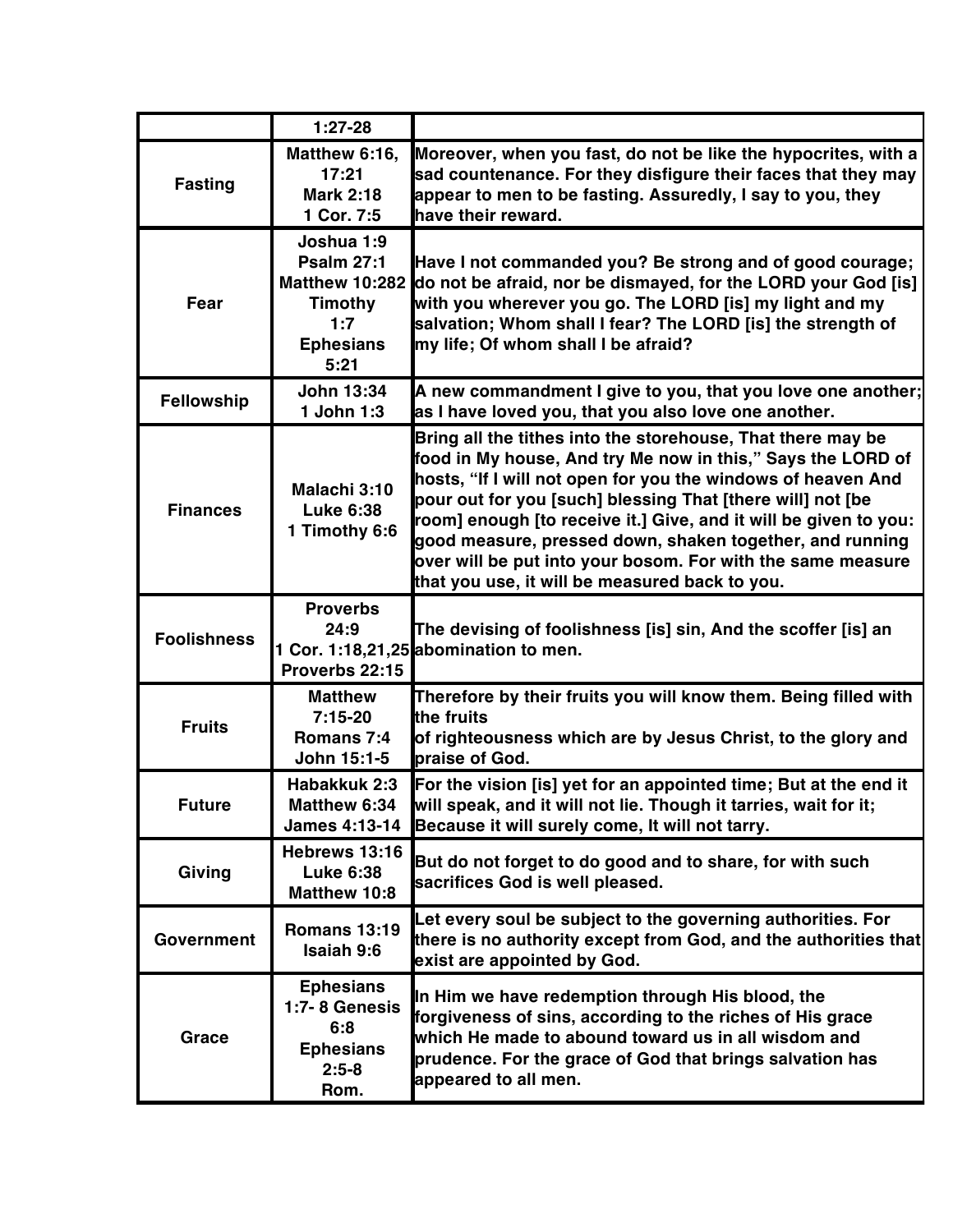|                 | 3:29,5:15,20<br><b>Titus 2:11</b>                                                           |                                                                                                                                                                                                                                                                                        |
|-----------------|---------------------------------------------------------------------------------------------|----------------------------------------------------------------------------------------------------------------------------------------------------------------------------------------------------------------------------------------------------------------------------------------|
| Greed           | Luke 11:39<br>1 Timothy 1:3                                                                 | Then the Lord said to him, Now you Pharisees make the<br>outside of the cup and dish<br>clean, but your inward part is full of greed and wickedness.                                                                                                                                   |
| Grief           | <b>2 Corinthians</b><br>$1:3-4$<br><b>Isaiah</b><br>53:3<br><b>Romans 9:1-3</b>             | Blessed [be] the God and Father of our Lord Jesus Christ, the<br>Father of mercies and God of all comfort who comforts us in<br>all our tribulation, that we may be able to comfort those who<br>are in any trouble, with the comfort with which we ourselves<br>are comforted by God. |
| <b>Guidance</b> | <b>Proverbs</b><br>$3:5-6$<br><b>Jeremiah</b><br>10:23<br>2 Thess. 3:5                      | Trust in the Lord with all your heart, and lean not on your<br>understanding; in all your<br>ways acknowledge Him and He shall direct your steps                                                                                                                                       |
| Guilt           | <b>Psalm</b><br>32:5<br>Ezra 9:13-15<br>Ezekiel 18:20<br><b>James 2:10</b>                  | acknowledged my sin to You, And my iniquity I have not<br>hidden. I said, "I will confess my transgressions to the<br>LORD," And You forgave the iniquity of my sin. For whoever<br>shall keep the whole law, and yet stumble in one [point], he is<br>guilty of all.                  |
| <b>Hatred</b>   | <b>Proverbs</b><br>$6:16-19$<br>1 John<br><b>4:20-21 Matthew</b><br>5:43,44 Luke<br>6:27    | If someone says, "I love God," and hates his brother, he is a<br>liar; for he who does not love his brother whom he has seen,<br>how can [fn] he love God whom he has not seen? And this<br>commandment we have from Him: that he who loves God<br>[must] love his brother also.       |
| <b>Heart</b>    | Matthew 22:37<br>Proverbs 4:23<br>Jeremiah 17:9<br>Matt 15:19<br><b>Romans</b><br>$10:8-10$ | Jesus said to him, "You shall love the LORD your God with all<br>your heart, with all your soul, and with all your mind." Keep<br>your heart with all diligence, For out of it [spring] the issues<br>of life.                                                                         |
| <b>Heaven</b>   | Matthew 7:21,<br>8:11,10:21<br>Luke<br>15:7,10:26                                           | Not everyone who says to Me, 'Lord, Lord,' shall enter the<br>kingdom of heaven, but he who does the will of My Father in<br>heaven. But he, being full of the Holy Spirit, gazed into<br>heaven and saw the glory of God, and Jesus standing at the<br>right hand of God.             |
| Hell            | <b>Psalm 86:13</b><br>Luke 12:4-5<br>Luke 16:22-<br>24Rev. 20:15                            | For great [is] Your mercy toward me, And You have delivered<br>my soul from the depths of Hell. The wicked shall be turned<br>into hell, [And] all the nations that forget God.                                                                                                        |
| <b>Holy</b>     | Romans 12:1<br>Peter<br>$1:15-16$                                                           | I beseech you therefore, brethren, by the mercies of God, that<br>Hebrews 12:141 you present your bodies a<br>living sacrifice, holy, acceptable to God, which is your<br>reasonable service.                                                                                          |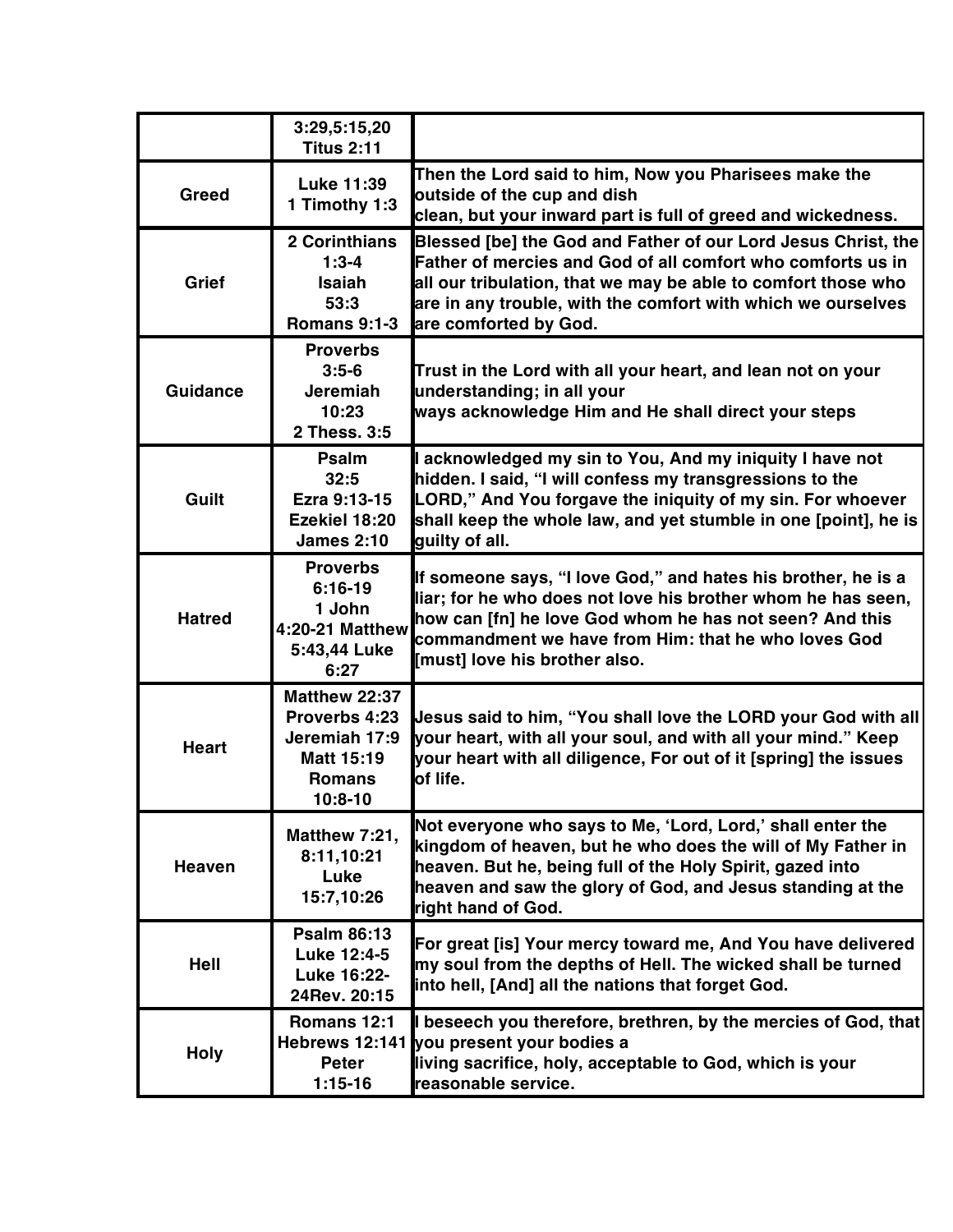| <b>Holy Spirit</b> | Romans 8:11<br><b>John</b><br>14:16-17,25,<br>26, 16: 13-14              | But if the Spirit of Him who raised Jesus from the dead dwells<br>in you, He who raised Christ from the dead will also give life<br>to your mortal bodies through His Spirit who dwells in you.                                                                                                                                                                                                                                                                                                                                                                               |
|--------------------|--------------------------------------------------------------------------|-------------------------------------------------------------------------------------------------------------------------------------------------------------------------------------------------------------------------------------------------------------------------------------------------------------------------------------------------------------------------------------------------------------------------------------------------------------------------------------------------------------------------------------------------------------------------------|
| <b>Honesty</b>     | <b>Ephesians</b><br>4:25<br><b>Leviticus</b><br>19:36                    | Therefore, putting away lying, ["Let] each one [of you] speak<br>truth with his neighbor," for we are members of one another.                                                                                                                                                                                                                                                                                                                                                                                                                                                 |
| Hope               | <b>Romans 15:13</b><br>Titus 3:7<br><b>Hebrews</b><br>6:18-19, 10:23     | Now may the God of hope fill you with all joy and peace in<br>believing, that you may abound in hope by the power of the<br>Holy Spirit. That having been justified by His grace we should<br>become heirs according to the hope of eternal life.                                                                                                                                                                                                                                                                                                                             |
| <b>Hospitality</b> | <b>Romans 12:13</b><br>1 Peter 4:9<br>3 John 5,6                         | distributing to the needs of the saints, given to hospitality.<br>Be hospitable to one another without grumbling.                                                                                                                                                                                                                                                                                                                                                                                                                                                             |
| <b>Humility</b>    | <b>Luke 14:11</b><br><b>James 4:10</b>                                   | "For whoever exalts himself will be humbled, and he who<br>humbles himself will be exalted." Humble yourselves in the<br>sight of the Lord, and He will lift you up.                                                                                                                                                                                                                                                                                                                                                                                                          |
| <b>Hypocrisy</b>   | Luke<br>$12:1-2$<br><b>Isaiah 29:13</b>                                  | In the meantime, when an innumerable multitude of people<br>had gathered together, so that they trampled one another, He<br>began to say to His disciples first [of all,] "Beware of the<br>leaven of the Pharisees, which is hypocrisy. For there is<br>nothing covered that will not be revealed, nor hidden that will<br>not be known." Therefore the LORD said: "Inasmuch as these<br>people draw near with their mouths And honor Me with their<br>lips, But have removed their<br>hearts far from Me, And their fear toward Me is taught by the<br>commandment of men." |
| <b>Idolatry</b>    | <b>Joshua 24:14</b><br>1 Cor. 10:4                                       | Now therefore, fear the LORD, serve Him in sincerity and in<br>truth, and put away the gods which your fathers served on<br>the other side of the River and in Egypt. Serve the LORD!                                                                                                                                                                                                                                                                                                                                                                                         |
| Ignorance          | <b>Ephesians</b><br>4:18<br><b>Acts 17:30</b><br>1 Peter 2:15            | Having their understanding darkened, being alienated from<br>the life of God, because<br>of the ignorance that is in them, because of the blindness of<br>their hearts.                                                                                                                                                                                                                                                                                                                                                                                                       |
| <b>Immorality</b>  | <b>Ephesians</b><br>$4:21-24$<br>1 Thess. 4:3<br>1 Cor.<br>6:18,10:8     | Now the body [is] not for sexual immorality but for the Lord,<br>and the Lord for the body. For this is the will of God, your<br>sanctification: that you should abstain from sexual<br>immorality.                                                                                                                                                                                                                                                                                                                                                                           |
| In Christ          | 2 Cor. 5:17<br><b>Galatians</b><br>6:15<br>2 Timothy 1:9<br>1 Peter 5:14 | Therefore, if anyone [is] in Christ, [he is] a new creation; old<br>things have passed away;<br>behold, all things have become new. For in Christ Jesus<br>neither circumcision nor uncircumcision avails anything, but<br>a new creation.                                                                                                                                                                                                                                                                                                                                    |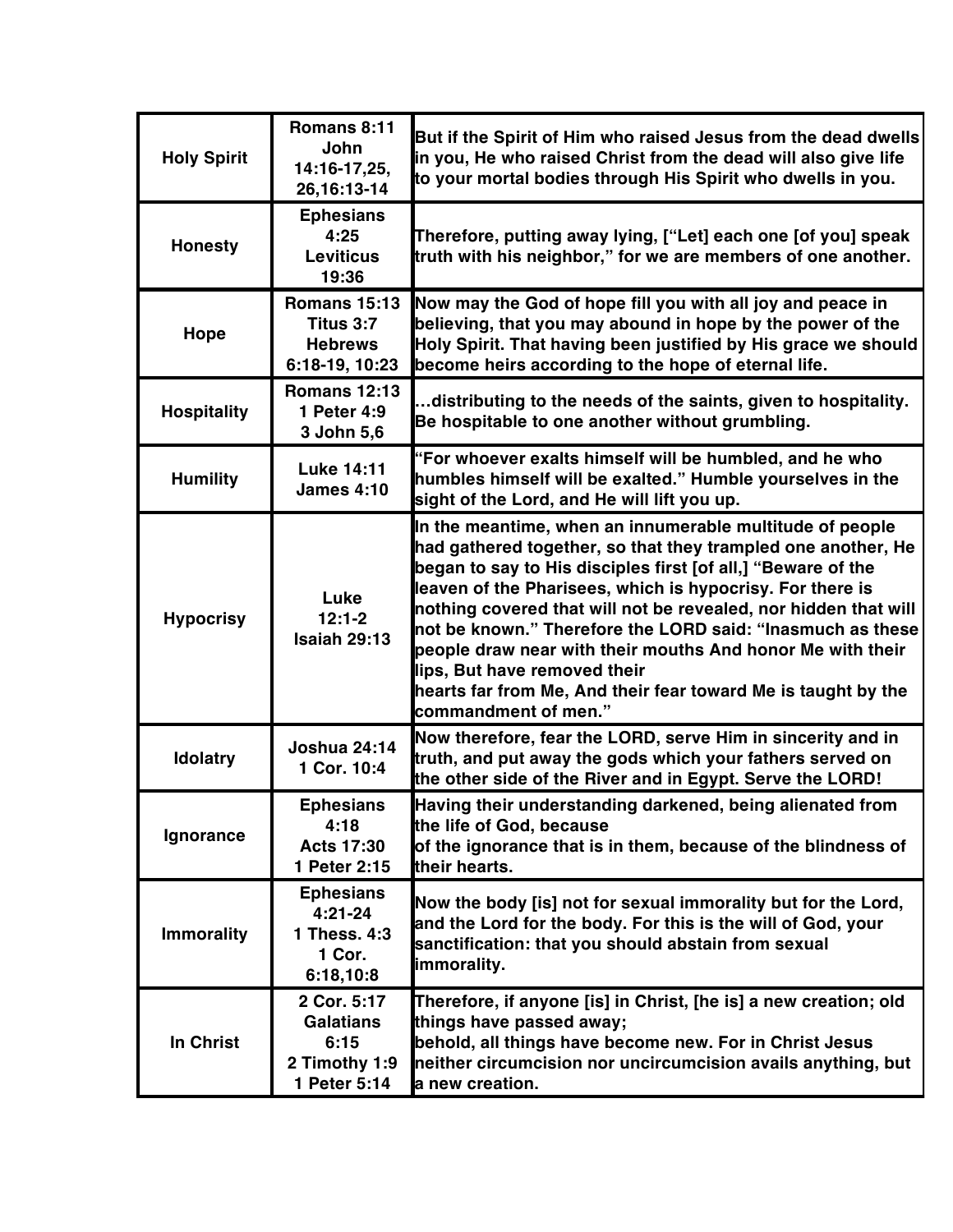| <b>Insult</b>       | <b>Luke 6:22</b><br><b>Luke 18:32</b><br>Hebrews 10:29                    | Blessed are you when men hate you, And when they exclude<br>you, And revile [you,] and cast out your name as evil, For the<br>Son of Man's sake. For He will be delivered to the Gentiles<br>and will be mocked and insulted and spit upon.                                                                                                                                                                                                                                                                                                                                                                                                                                                                                                                                                                                                                                          |
|---------------------|---------------------------------------------------------------------------|--------------------------------------------------------------------------------------------------------------------------------------------------------------------------------------------------------------------------------------------------------------------------------------------------------------------------------------------------------------------------------------------------------------------------------------------------------------------------------------------------------------------------------------------------------------------------------------------------------------------------------------------------------------------------------------------------------------------------------------------------------------------------------------------------------------------------------------------------------------------------------------|
| <b>Integrity</b>    | <b>Proverbs</b><br>10:9, 19:1, 20:7<br>Titus 2:7                          | He who walks with integrity walks securely, But he who<br>perverts his ways will become<br>known. Better is the poor who walks in his integrity Than [one]<br>who is] perverse in his lips, and is a fool.                                                                                                                                                                                                                                                                                                                                                                                                                                                                                                                                                                                                                                                                           |
| Intimidation        | Psalm 46:1-3,<br>$112:7-8$<br><b>Ephesians</b><br>6:19-20<br>1 Thess. 2:4 | God [is] our refuge and strength, A very present help in<br>trouble. Therefore we will not fear, Even though the earth be<br>removed, And though the mountains be carried into the midst<br>of the sea; [Though] its waters roar [and] be troubled,<br>[Though] the mountains shake with its<br>swelling. He will not be afraid of evil tidings; His heart is<br>steadfast, trusting in the LORD. His heart [is] established; He<br>will not be afraid, Until he sees [his desire] upon his enemies.<br>And for me, that utterance may be given to me, that I may<br>open my mouth boldly to make known the mystery of the<br>gospel, for which I am an ambassador in chains; that in it I<br>may speak boldly, as I ought to speak. But as we have been<br>approved by God to be entrusted with the gospel, even so we<br>speak, not as pleasing men, but God who tests our hearts. |
| <b>Jealousy</b>     | <b>Exodus 34:14</b><br><b>Numbers</b><br>$5:12-28$<br><b>James 4:4-5</b>  | For you shall worship no other god, for the LORD, whose<br>name [is] Jealous, [is] a jealous God.                                                                                                                                                                                                                                                                                                                                                                                                                                                                                                                                                                                                                                                                                                                                                                                    |
| <b>Jesus Christ</b> | <b>Acts 2:38</b><br><b>Matthew</b><br>1:1-12, 18-24                       | Then Peter said to them, "Repent, and let every one of you be<br>baptized in the name of Jesus Christ for the remission of<br>sins; and you shall receive the gift of the Holy Spirit."                                                                                                                                                                                                                                                                                                                                                                                                                                                                                                                                                                                                                                                                                              |
| Joy                 | Psalm<br>30:5,32:11<br><b>Luke 15:10</b><br>1 John 1:4<br>1 Peter 1:8     | For His anger [is but for] a moment, His favor [is for] life;<br>Weeping may endure for a night, But joy [comes] in the<br>morning. And these things we write to you that your joy may<br>be full.                                                                                                                                                                                                                                                                                                                                                                                                                                                                                                                                                                                                                                                                                   |
| Judgment            | <b>Psalm 9:7-8</b><br><b>Acts 17:30</b><br>2 Cor. 5:10<br>Rev. 20:11-13   | But the LORD shall endure forever; He has prepared His<br>throne for judgment. He shall<br>judge the world in righteousness; And He shall administer<br>judgment for the peoples in uprightness.                                                                                                                                                                                                                                                                                                                                                                                                                                                                                                                                                                                                                                                                                     |
| <b>Justice</b>      | Deut.<br>$10:17-18$<br><b>Luke 11:42</b>                                  | For the LORD your God [is] God of gods and Lord of lords,<br>the great God, mighty and awesome, who shows no partiality<br>nor takes a bribe. He administers justice for the fatherless<br>and the widow, and loves the stranger, giving him food and<br>clothing.                                                                                                                                                                                                                                                                                                                                                                                                                                                                                                                                                                                                                   |
| <b>Kindness</b>     | <b>Psalm</b><br>117:2<br><b>Titus</b>                                     | For His merciful kindness is great toward us, And the truth of<br>the LORD [endures] forever.<br><b>Praise the LORD!</b>                                                                                                                                                                                                                                                                                                                                                                                                                                                                                                                                                                                                                                                                                                                                                             |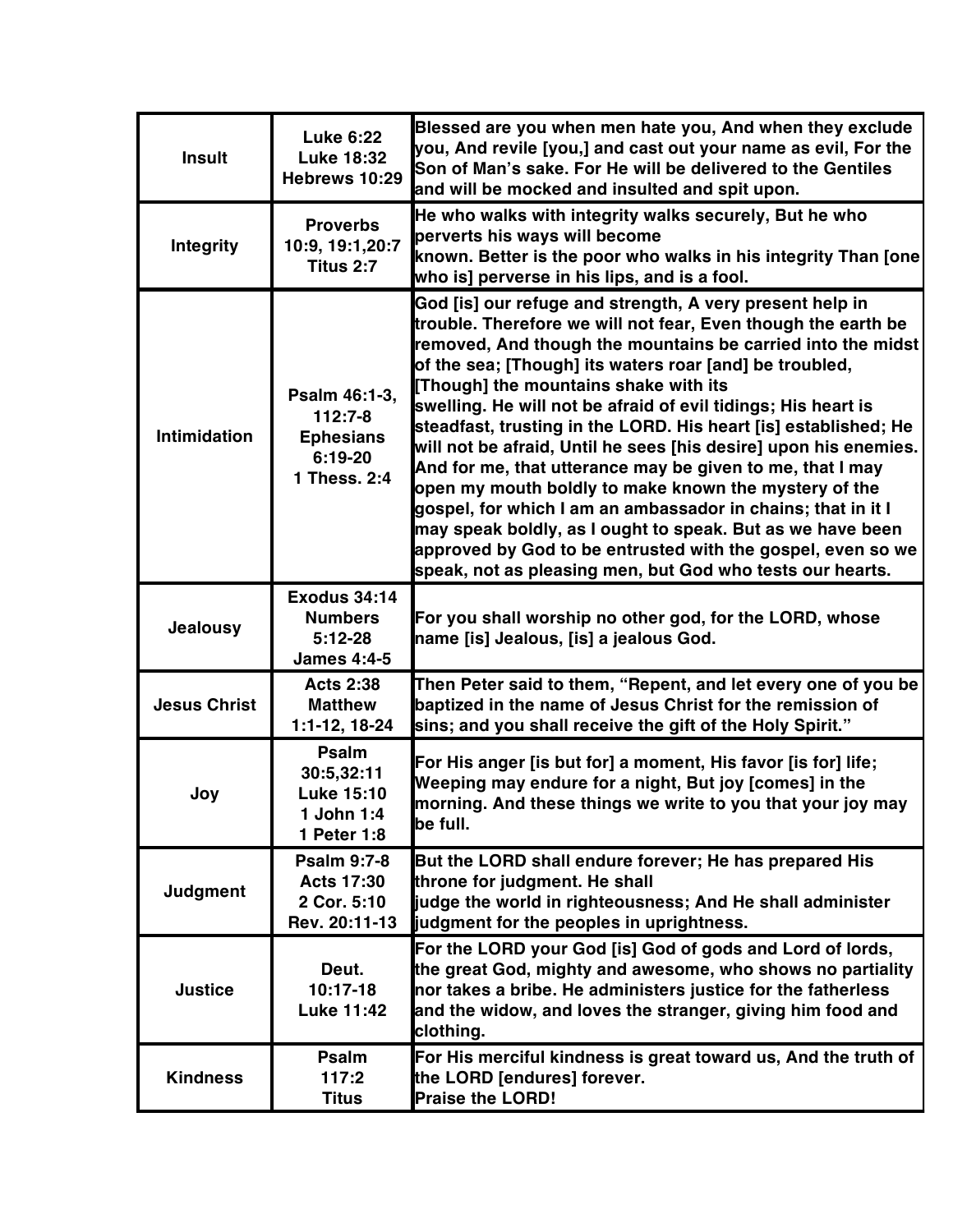|                      | $3:4-5$<br>2 Peter 1:5-8                                                                     |                                                                                                                                                                                                                                                           |
|----------------------|----------------------------------------------------------------------------------------------|-----------------------------------------------------------------------------------------------------------------------------------------------------------------------------------------------------------------------------------------------------------|
| Kingdom of<br>God    | <b>John 3:3</b><br><b>Acts 19:8</b><br><b>Romans</b><br>14:17<br>1 Cor. 6:9-<br>10Luke 18:16 | Jesus answered and said to him, "Most assuredly, I say to<br>you, unless one is<br>born again, he cannot see the kingdom of God."                                                                                                                         |
| Knowledge            | 1 Samuel<br>2:3<br>Psalm<br>119:66<br><b>Proverbs</b><br>1:7,22                              | "Talk no more so very proudly; Let no arrogance come from<br>your mouth, For the LORD<br>[is] the God of knowledge; And by Him actions are weighed.                                                                                                       |
| <b>Laziness</b>      | <b>Eccl. 10:18</b><br><b>Proverbs</b><br>13:4, 19:24, 20:4                                   | Because of laziness the building decays, And through<br>idleness of hands the house leaks.                                                                                                                                                                |
| Leadership           | <b>Luke 6:39</b><br><b>Matthew 6:13</b><br><b>Hebrews</b><br>$13:7-17$                       | And He spoke a parable to them: "Can the blind lead the<br>blind? Will they not both fall<br>into the ditch? - And do not lead us into temptation, but<br>deliver us from the evil one.                                                                   |
| Life                 | <b>James 4:14</b><br><b>John 14:6</b>                                                        | Whereas you do not know what [will happen] tomorrow. For<br>what [is] your life? It is<br>even a vapor that appears for a little time and then vanishes<br>away.                                                                                          |
| Light                | John<br>8:12<br>Genesis 1:3<br>Psalm 44:3,<br>119:105                                        | Then Jesus spoke to them again, saying, "I am the light of the<br>world. He who<br>follows Me shall not walk in darkness, but have the light of<br>life."                                                                                                 |
| <b>Loneliness</b>    | Gen.<br>2:18,21-25<br>Mark 15:34<br>Ecc.<br>$4:9 - 10$                                       | And the LORD God said, "[It is] not good that man should be<br>alone; I will make him a<br>helper comparable to him."                                                                                                                                     |
| <b>Lord's Supper</b> | 1 Cor. 11:26<br>Luke 22:7-20                                                                 | For as often as you eat this bread and drink the cup, you<br>proclaim the Lord's death until He comes.                                                                                                                                                    |
| Love                 | <b>John 3:16</b><br>1 John 3:14<br>1 John 4:7,16                                             | Beloved, let us love one another, for love is of God; and<br>everyone who loves is born of God and knows God. And we<br>have known and believed the love that God has for us. God is<br>love, and he who abides in love abides in God, and God in<br>him. |
| Loyalty              | 1 John 3:16<br><b>John 15:13</b><br>Numbers 12:7                                             | By this we know love, because He laid down His life for us.<br>And we also ought to lay<br>down [our] lives for the brethren.                                                                                                                             |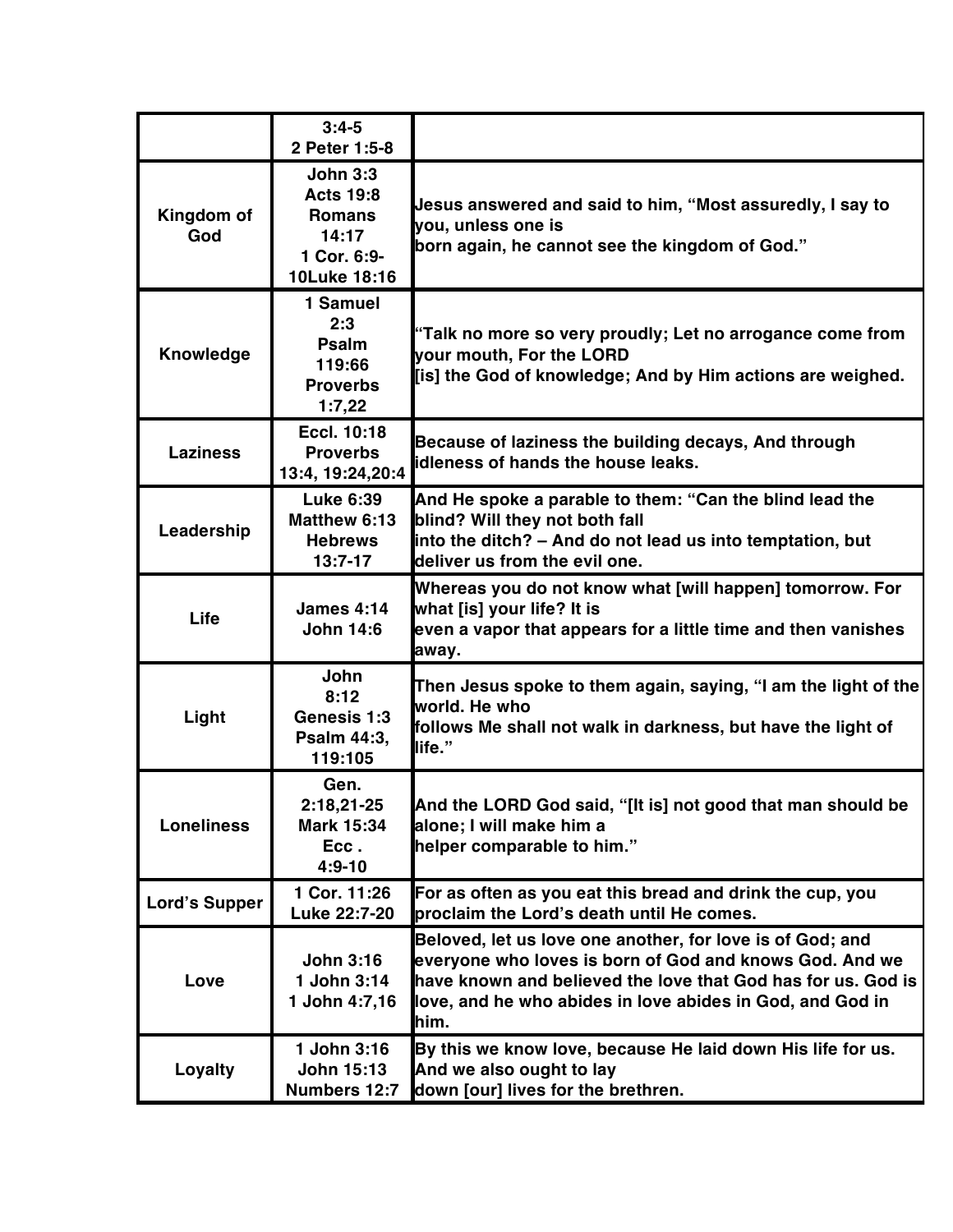| Lust            | <b>Galatians</b><br>5:16<br>1 John<br>2:16<br>James 1:13-15                              | I say then: Walk in the Spirit, and you shall not fulfill the lust<br>of the flesh. For all that [is] in the world-the lust of the flesh,<br>the lust of the eyes, and the pride of life-is not of the Father<br>but is of the world.                                                                                                                                                        |
|-----------------|------------------------------------------------------------------------------------------|----------------------------------------------------------------------------------------------------------------------------------------------------------------------------------------------------------------------------------------------------------------------------------------------------------------------------------------------------------------------------------------------|
| Lying           | <b>Proverbs</b><br>$6:16-19,$<br>12:22,13:5,<br><b>Ephesians</b><br>4:25                 | These six [things] the LORD hates, Yes, seven [are] an<br>abomination to Him: A proud look, a lying tongue, hands that<br>shed innocent blood, a heart that devises wicked plans, feet<br>that are swift in running to evil, a false witness [who] speaks<br>lies, and one who sows discord among brethren.                                                                                  |
| <b>Marriage</b> | Hebrews 13:4<br><b>Genesis</b><br>$2:21-25$                                              | Marriage [is] honorable among all, and the bed undefiled; but<br>fornicators and adulterers<br>God will judge.                                                                                                                                                                                                                                                                               |
| <b>Meekness</b> | <b>Numbers 12:3</b><br><b>Psalm 37:11</b><br><b>Colossians</b><br>3:12                   | Now the man Moses was very humble, more than all men who<br>were on the face of the earth. But the meek shall inherit the<br>earth, And shall delight themselves in the abundance of<br>peace.                                                                                                                                                                                               |
| <b>Mercy</b>    | Numbers 14:18<br><b>Psalm 25:10</b><br><b>Matthew 5:7</b><br><b>James 5:11</b>           | 'The LORD is longsuffering and abundant in mercy, forgiving<br>iniquity and transgression;<br>but He by no means clears [the guilty], visiting the iniquity of<br>the fathers on the children to the third and fourth<br>[generation].                                                                                                                                                       |
| <b>Mind</b>     | Isaiah 26:3<br><b>Matthew</b><br>22:37<br>1 Cor. 1:10                                    | You will keep [him] in perfect peace, [Whose] mind [is] stayed <br>[on You], Because he trusts<br>in You.                                                                                                                                                                                                                                                                                    |
| <b>Missions</b> | <b>Matthew</b><br>28:18-20<br><b>Acts 1:8</b><br><b>Romans</b><br>10:13-15               | And Jesus came and spoke to them, saying, "All authority<br>has been given to Me in heaven and on earth. Go therefore<br>and make disciples of all the nations, baptizing them in the<br>name of the Father and of the Son and of the Holy Spirit,<br>teaching them to observe all things that I have commanded<br>you; and lo, I am with you always, [even] to the end of the<br>age." Amen |
| <b>Money</b>    | 1 Timothy 6:10<br><b>Proverbs</b><br>11:28<br><b>Luke 18:24</b><br>1 Timothy<br>6:17     | For the love of money is a root of all [kinds of] evil, for which<br>some have strayed from the faith in their greediness, and<br>pierced themselves through with many sorrows.                                                                                                                                                                                                              |
| <b>Music</b>    | Genesis 4:21<br><b>1 Chronicles</b><br>13:8<br>Psalm<br>33:2<br><b>Ephesians</b><br>5:19 | His brother's name [was] Jubal. He was the father of all those<br>who play the harp and flute. Praise the LORD with the harp;<br>Make melody to Him with an instrument of ten strings.                                                                                                                                                                                                       |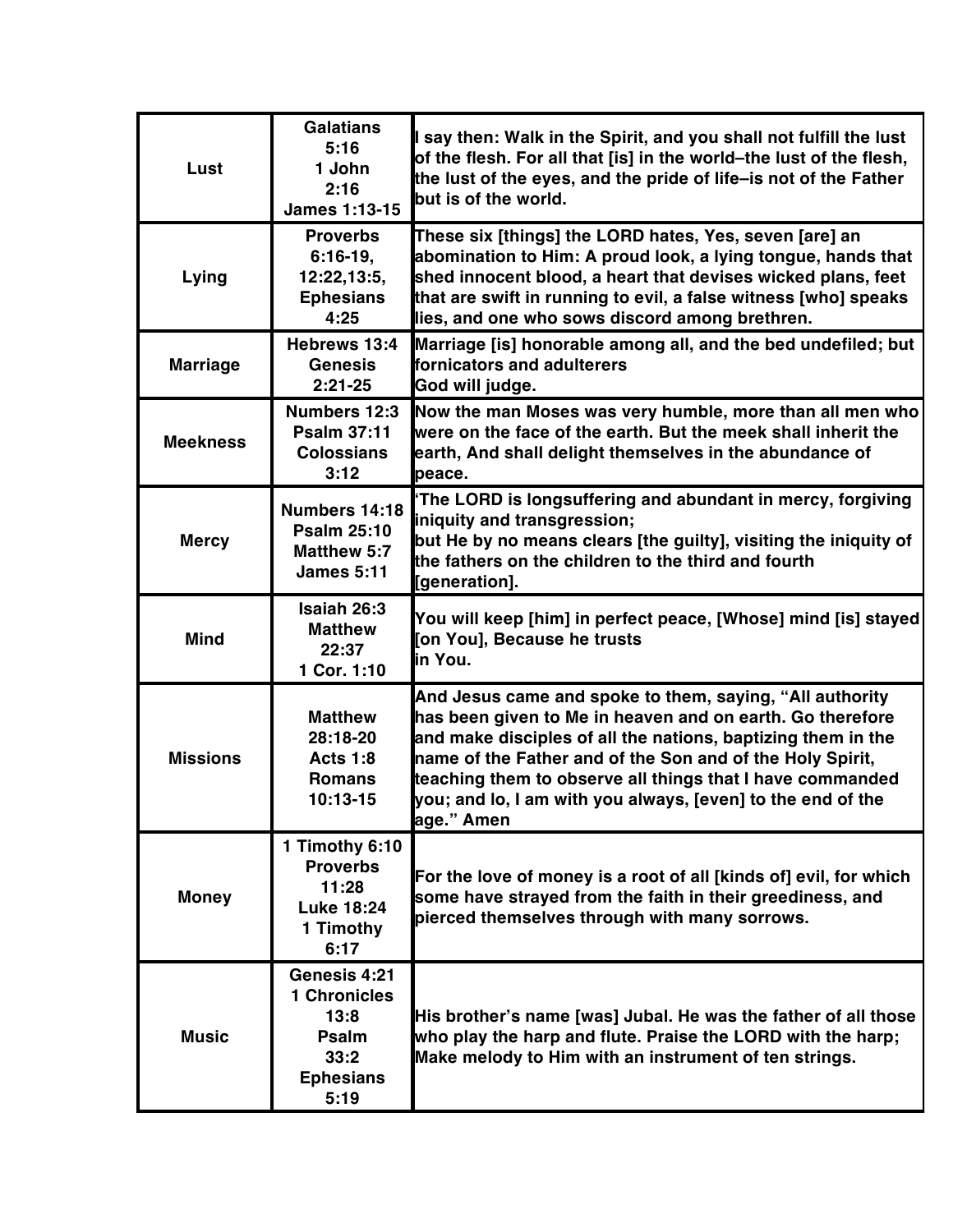| <b>Neighbor</b>   | Luke 10:27-<br>37Proverbs<br><b>37:10 Romans</b><br>13:10                                              | So he answered and said, "You shall love the LORD your God<br>with all your heart, with all your soul, with all your strength,<br>and with all your mind,' and 'your neighbor as yourself."                                                            |
|-------------------|--------------------------------------------------------------------------------------------------------|--------------------------------------------------------------------------------------------------------------------------------------------------------------------------------------------------------------------------------------------------------|
| <b>Obedience</b>  | 1 Samuel 15:22<br>Acts<br>5:29<br><b>Ephesians</b><br>6:1<br>2 Thess, 1:8                              | So Samuel said: "Has the LORD [as great] delight in burnt<br>offerings and sacrifices, As in obeying the voice of the<br>LORD? Behold, to obey is better than sacrifice, [And] to heed<br>than the fat of rams.                                        |
| <b>Oneness</b>    | <b>John</b><br>10:30<br><b>John 17:11</b><br><b>Acts1:14</b><br><b>Genesis</b><br>2:24<br>Matthew 19:5 | I and [My] Father are one. Now I am no longer in the world,<br>but these are in the world, and I come to You. Holy Father,<br>keep through Your name those whom You have given Me,<br>that they may be one as We [are].                                |
| Orphan            | <b>James</b><br>1:27<br><b>John 14:18</b>                                                              | Pure and undefiled religion before God and the Father is this:<br>to visit orphans and widows in their trouble, [and] to keep<br>oneself unspotted from the world.                                                                                     |
| Pain              | <b>Genesis</b><br>3:16<br><b>Revelation</b><br>16:10<br><b>Revelation</b><br>21:4                      | To the woman He said: "I will greatly multiply your sorrow<br>and your conception; In pain you shall bring forth children;<br>Your desire [shall be] for your husband, And he shall rule<br>over you."                                                 |
| <b>Parents</b>    | Deut.<br>$6:6 - 7$<br><b>Ephesians 6:1</b><br>2 Cor. 12:14<br>Hebrews 11:23                            | "And these words which I command you today shall be in<br>your heart. You shall teach them diligently to your children,<br>and shall talk of them when you sit in your house, when you<br>walk by the way, when you lie down, and when you rise up.    |
| <b>Partiality</b> | Deut. 1:17<br><b>Acts</b><br>10:34<br>Romans 2:11<br><b>James 2:1,9</b>                                | You shall not show partiality in judgment; you shall hear the<br>small as well as the great; you shall not be afraid in any<br>man's presence, for the judgment [is] God's. The case that is<br>too hard for you, bring to me, and I will hear it.'    |
| <b>Patience</b>   | Nehemiah 9:301<br>Timothy 6:11<br><b>James</b><br>1:3.5:10<br>Luke 21:19                               | Yet for many years You had patience with them, And testified<br>against them by Your Spirit in Your prophets. Yet they would<br>not listen; Therefore You gave them into the hand of the<br>peoples of the lands. By your patience possess your souls. |
| Peace             | <b>Numbers</b><br>6:26<br><b>Psalm 37:11</b><br><b>Proverbs</b><br>16:7Isaiah 26:3                     | The LORD lift up His countenance upon you, And give you<br>peace." And the peace of God, which surpasses all<br>understanding, will guard your hearts and minds through<br><b>Christ Jesus.</b>                                                        |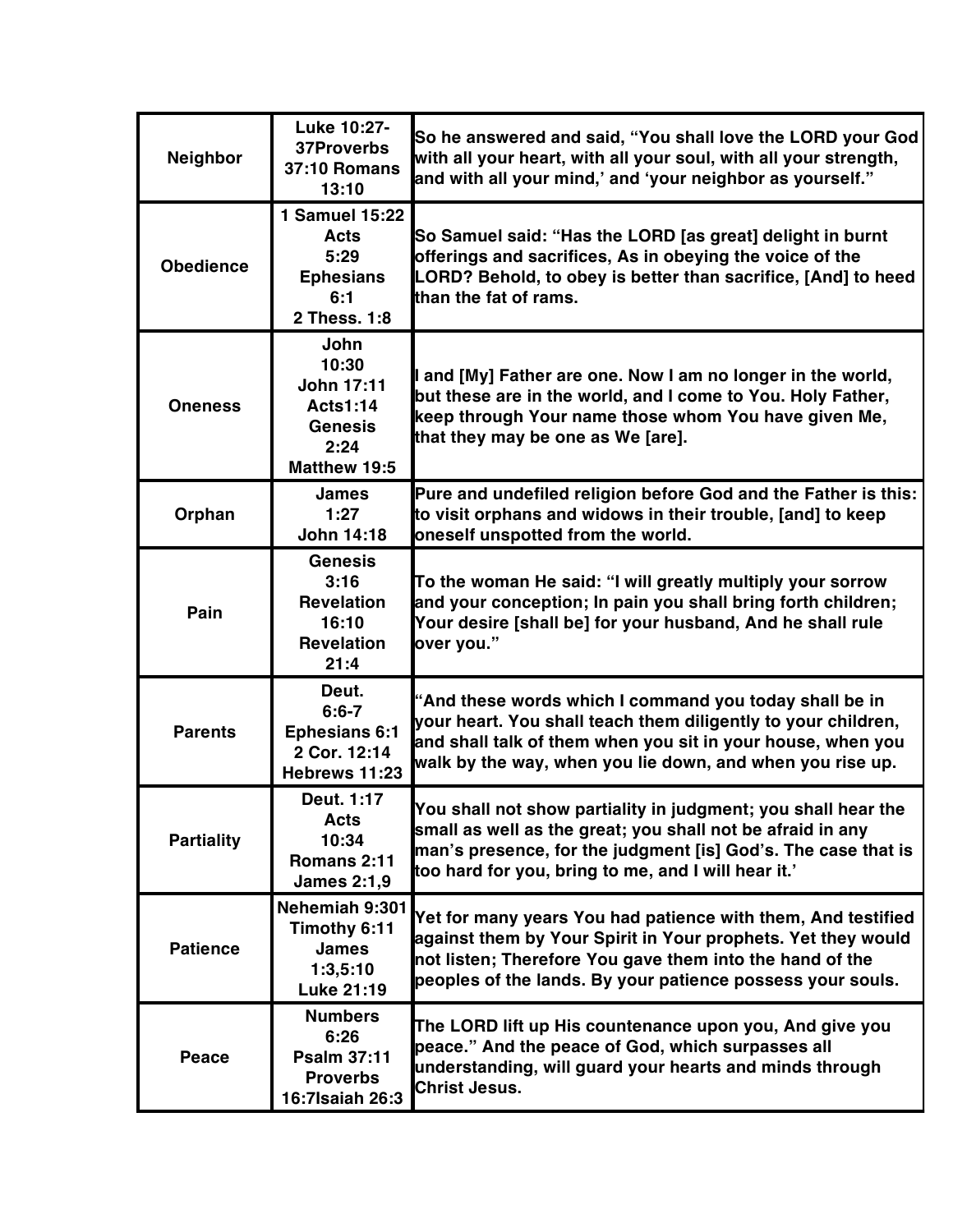|                                                                              | <b>Philippians</b><br>4:6                                                                           |                                                                                                                                                                                                                                                                                                                                                                                                      |
|------------------------------------------------------------------------------|-----------------------------------------------------------------------------------------------------|------------------------------------------------------------------------------------------------------------------------------------------------------------------------------------------------------------------------------------------------------------------------------------------------------------------------------------------------------------------------------------------------------|
| <b>Perfection</b>                                                            | <b>Hebrews</b><br>6:1<br><b>Colossians</b><br>3:14                                                  | Therefore, leaving the discussion of the elementary<br>principles of Christ, let us go on to perfection, not laying<br>again the foundation of repentance from dead works and of<br>faith toward God.                                                                                                                                                                                                |
| <b>Persecution</b>                                                           | 2 Timothy<br>3:12 Matthew<br>5:11<br><b>John 15:20</b><br><b>Romans 12:14</b>                       | [Yes, and all who desire to live godly in Christ Jesus will suffer<br>bersecution. Bless those who<br>persecute you; bless and do not curse.                                                                                                                                                                                                                                                         |
| <b>Perseverance</b>                                                          | <b>Romans 5:3-4</b><br><b>Ephesians</b><br>6:18<br><b>James 5:11</b>                                | And not only that, but we also glory in tribulations, knowing<br>that tribulation produces perseverance; and perseverance,<br>character; and character, hope.                                                                                                                                                                                                                                        |
| Poor                                                                         | Deut. 15:11<br>Job<br>36:15<br>Proverbs 17:5<br><b>Luke 6:20</b>                                    | For the poor will never cease from the land; therefore I<br>command you, saying, 'You shall<br>open your hand wide to your brother, to your poor and your<br>needy, in your land.'                                                                                                                                                                                                                   |
| <b>Power</b>                                                                 | <b>Psalm 62:11</b><br><b>Jeremiah</b><br>51:15<br>Mark<br>13:26<br>Romans 1:16<br>2 Samuel<br>22:33 | God has spoken once, Twice I have heard this: That power<br>[belongs] to God. He has made the earth by His power. God<br>[is] my strength [and] power,* And He makes my* way perfect.                                                                                                                                                                                                                |
| <b>Praise</b>                                                                | Psalm 30:4,<br>35:8, 69:34<br><b>Hebrews</b>                                                        | Sing praise to the LORD, you saints of His, And give thanks at<br>the remembrance of His<br>holy name. That we who first trusted in Christ should be to<br>13:15Ephesians the praise of His glory.                                                                                                                                                                                                   |
| <b>Prayer</b>                                                                | <b>Proverbs 15:8,29</b><br><b>Matthew</b><br>7:7<br><b>Philippians 4:6</b><br><b>James</b><br>5:16  | The sacrifice of the wicked [is] an abomination to the LORD,<br>But the prayer of the upright [is] His delight. The LORD [is] far<br>from the wicked, But He hears the prayer of the righteous.                                                                                                                                                                                                      |
| <b>Praying for</b><br><b>Brothers and</b><br><b>Sisters in</b><br>Christ (1) | <b>Ephesians</b><br>$1:16-20,$<br>$3:14-21,6:18$                                                    | Do not cease to give thanks for you, making mention of you in<br>my prayers: that the God of our Lord Jesus Christ, the Father<br>of glory, may give to you the spirit of wisdom and revelation<br>in the knowledge of Him, the eyes of your understanding<br>being enlightened; that you may know what is the hope of His<br>calling, what are the riches of the glory of His inheritance in<br>the |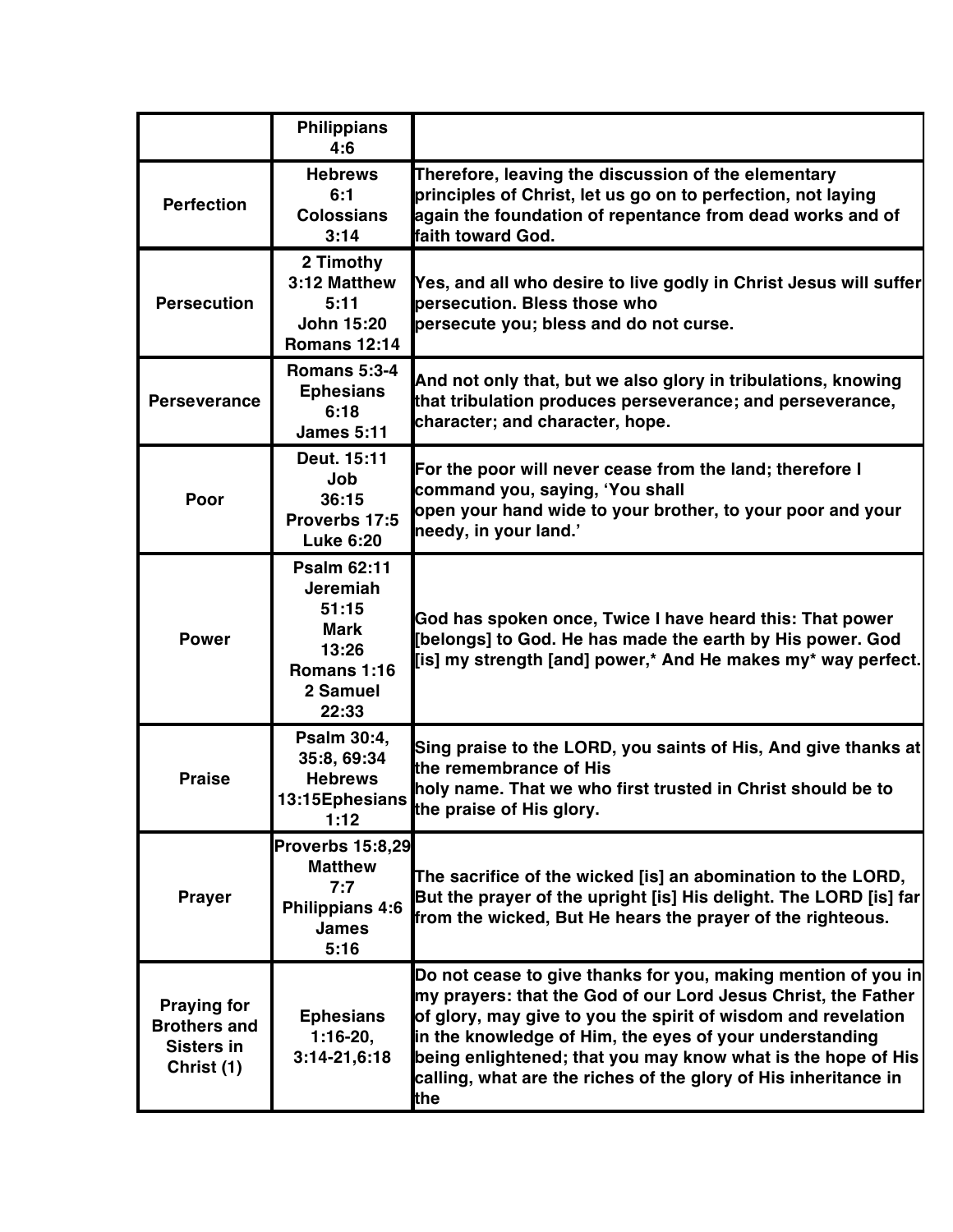|                                                                              |                         | saints, and what [is] the exceeding greatness of His power<br>toward us who believe, according to the working of His<br>mighty power which He worked in Christ when He raised Him<br>from the dead and seated [Him] at His right hand in the<br>heavenly places For this reason I bow my knees to the<br><b>Father of our Lord Jesus Christ, from whom the whole family</b><br>in heaven and earth is named, that He would grant you,<br>according to the riches of His glory, to be strengthened with<br>might through His Spirit in the inner man, that Christ may<br>dwell in your hearts through faith; that you, being rooted and<br>grounded in love, may be able to comprehend with all the<br>saints what [is] the width and length and depth and height -<br>to know the love of Christ which passes knowledge; that you<br>may be filled with all the fullness of God. Now to Him who is<br>able to do exceedingly abundantly above all that we ask or<br>think, according to the power that works in us, to Him [be]<br>glory in the church by Christ Jesus to all<br>generations, forever and ever. Amen.  praying always with<br>all prayer and supplication in the Spirit, being watchful to this<br>end with all perseverance and supplication for all the saints.                                                                                                                                                                                                                                                                                                                                                   |
|------------------------------------------------------------------------------|-------------------------|-------------------------------------------------------------------------------------------------------------------------------------------------------------------------------------------------------------------------------------------------------------------------------------------------------------------------------------------------------------------------------------------------------------------------------------------------------------------------------------------------------------------------------------------------------------------------------------------------------------------------------------------------------------------------------------------------------------------------------------------------------------------------------------------------------------------------------------------------------------------------------------------------------------------------------------------------------------------------------------------------------------------------------------------------------------------------------------------------------------------------------------------------------------------------------------------------------------------------------------------------------------------------------------------------------------------------------------------------------------------------------------------------------------------------------------------------------------------------------------------------------------------------------------------------------------------------------------------------------------------------------------|
| <b>Praying for</b><br><b>Brothers and</b><br><b>Sisters in</b><br>Christ (2) | <b>Philippians</b><br>9 | I thank my God upon every remembrance of you, always in<br>every prayer of mine making request for you all with joy, for<br>your fellowship in the gospel from the first day until now,<br>being confident of this very thing, that He who has begun a<br>good work in you will complete it until the day of Jesus<br>Christ And this I pray, that your love may abound still more<br>and more<br>in knowledge and all discernment, that you may approve the<br>things that are excellent, that you may be sincere and without<br>offense till the day of Christ, being filled with the fruits of<br>righteousness which [are] by Jesus Christ, to the glory and<br>praise of God.  for it is God who works in you both to will<br>and to do for [His] good pleasure.  Rejoice in the Lord<br>1:3-11, 2:13,4:4- always. gain I will say, rejoice! Let your gentleness be known<br>to all men. The Lord [is] at hand. Be anxious for nothing, but<br>in everything by prayer and supplication, with thanksgiving,<br>let your requests be made known to God; and the peace of<br>God, which surpasses all understanding, will guard your<br>hearts and minds through Christ Jesus. Finally, brethren,<br>whatever things<br>are true, whatever things [are] noble, whatever things [are]<br>just, whatever things [are] pure, whatever things [are] lovely,<br>whatever things [are] of good report, if [there is] any virtue<br>and if [there is] anything praiseworthy $-$ meditate on these<br>things. The things, which you learned and received and heard<br>and saw in me, these do, and the God of peace will be with<br>you. |
| <b>Praying for</b>                                                           | $\mathbf{2}$            | Therefore we also pray always for you that our God would                                                                                                                                                                                                                                                                                                                                                                                                                                                                                                                                                                                                                                                                                                                                                                                                                                                                                                                                                                                                                                                                                                                                                                                                                                                                                                                                                                                                                                                                                                                                                                            |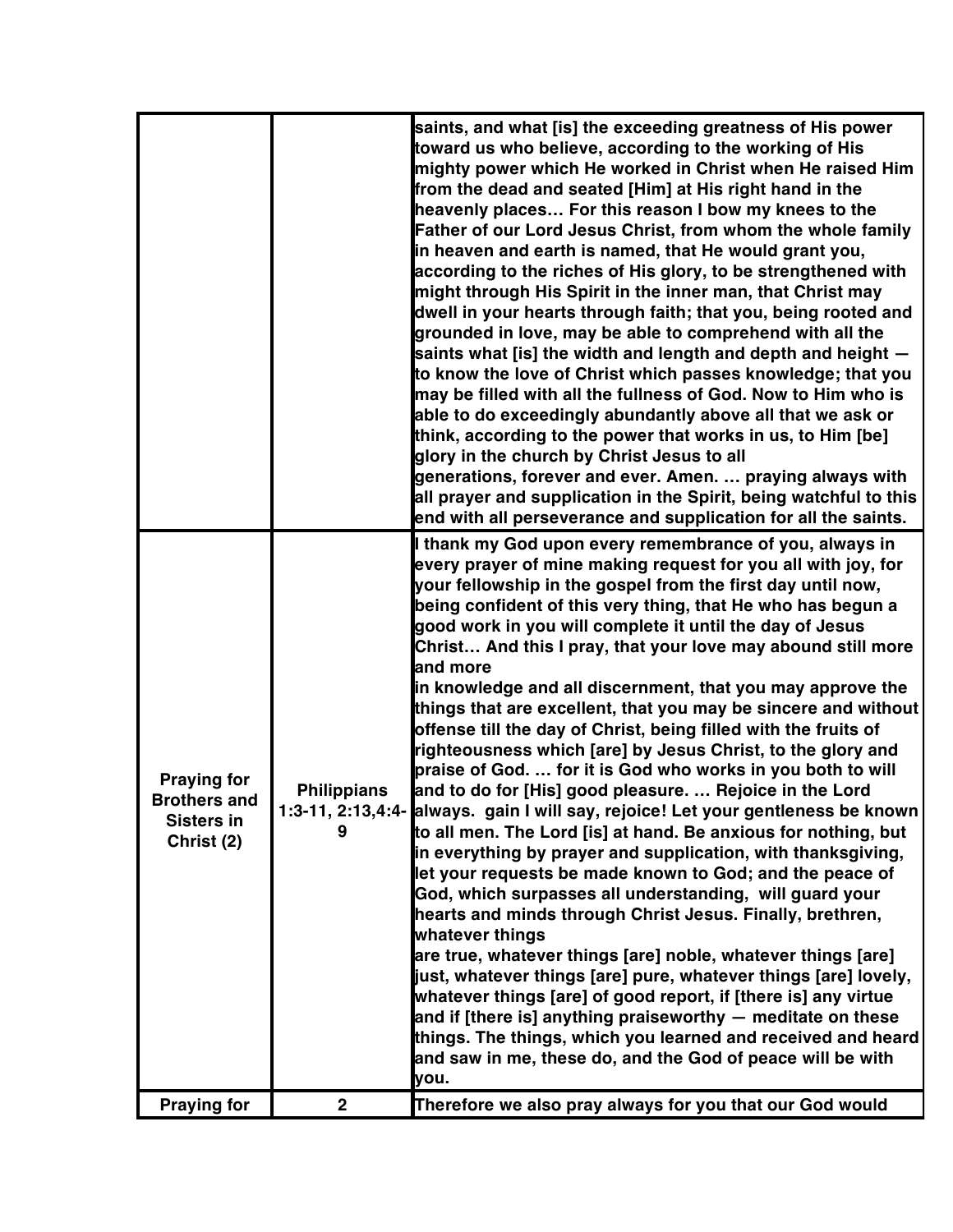| <b>Brothers and</b>    |                      | Thessalonians count you worthy of [this] calling, and fulfill all the good                                                   |
|------------------------|----------------------|------------------------------------------------------------------------------------------------------------------------------|
| <b>Sisters in</b>      |                      | 1:11-12,2:13-17, pleasure of [His] goodness and the work of faith with power,                                                |
| Christ (3)             | $3:1 - 5,16$         | that the name of our Lord Jesus Christ may be glorified in                                                                   |
|                        |                      | you, and you in Him, according to the grace of our God and                                                                   |
|                        |                      | the Lord Jesus Christ.  But we are bound to give thanks to                                                                   |
|                        |                      | God always for you, brethren beloved by the Lord, because                                                                    |
|                        |                      | God from the beginning chose you for salvation through                                                                       |
|                        |                      | sanctification by the Spirit and belief in the truth, to which He                                                            |
|                        |                      | called you by our gospel, for the obtaining of the glory of our                                                              |
|                        |                      | Lord Jesus Christ. Therefore, brethren, stand fast and hold<br>the traditions, which you were taught, whether by word or our |
|                        |                      | epistle. Now may                                                                                                             |
|                        |                      | our Lord Jesus Christ Himself, and our God and Father, who                                                                   |
|                        |                      | has loved us and given [us] everlasting consolation and good                                                                 |
|                        |                      | hope by grace, comfort your hearts and establish you in                                                                      |
|                        |                      | every good word and work.  Finally, brethren, pray for us,                                                                   |
|                        |                      | that the word of the Lord may run [swiftly] and be glorified,                                                                |
|                        |                      | just as [it is] with you, and that we may be delivered from                                                                  |
|                        |                      | unreasonable and wicked men; for not all have faith. But the                                                                 |
|                        |                      | Lord is faithful, who will establish you and guard [you] from                                                                |
|                        |                      | the evil one. And we have confidence in the Lord concerning                                                                  |
|                        |                      | you, both that you do and will do the things we command you.                                                                 |
|                        |                      | <b>Now may the Lord</b>                                                                                                      |
|                        |                      | direct your hearts into the love of God and into the patience                                                                |
|                        |                      | of Christ. Now may the Lord of peace Himself give you peace<br>always in every way. The Lord [be] with you all.              |
|                        | <b>Proverbs</b>      |                                                                                                                              |
|                        | 13:10, 16:18         | By pride comes nothing but strife, But with the well-advised                                                                 |
|                        | 1 John 2:16          | [is] wisdom. Pride [goes] before destruction, And a haughty                                                                  |
| <b>Pride</b>           | James 4:6            | spirit before a fall. A man's pride will bring him low, But the                                                              |
|                        | <b>Proverbs</b>      | humble in spirit will retain honor.                                                                                          |
|                        | 29:23                |                                                                                                                              |
|                        | <b>Matthew 6:33</b>  |                                                                                                                              |
|                        | Proverbs 3:9         | But seek first the kingdom of God and His righteousness, and                                                                 |
| <b>Priorities</b>      | <b>Colossians</b>    | all these things shall be                                                                                                    |
|                        | 1:28                 | added to you.                                                                                                                |
|                        | 1 Timothy 4:8        |                                                                                                                              |
|                        | <b>Acts</b>          | Now as he reasoned about righteousness, self-control, and                                                                    |
|                        | 24:25                | the judgment to come, Felix                                                                                                  |
| <b>Procrastination</b> | <b>Exodus 8:9-10</b> | was afraid and answered, "Go away for now; when I have a                                                                     |
|                        | <b>Proverbs</b>      | convenient time I will call for you."                                                                                        |
|                        | $3:27-28$            |                                                                                                                              |
|                        | 2 Peter              | By which have been given to us exceedingly great and                                                                         |
| <b>Promises</b>        | 1:4                  | precious promises, that through these you may be partakers                                                                   |
|                        | 1 John<br>2:25       | of the divine nature, having escaped the corruption [that is] in                                                             |
|                        | Deut. 15:6           | the world through lust.                                                                                                      |
|                        |                      |                                                                                                                              |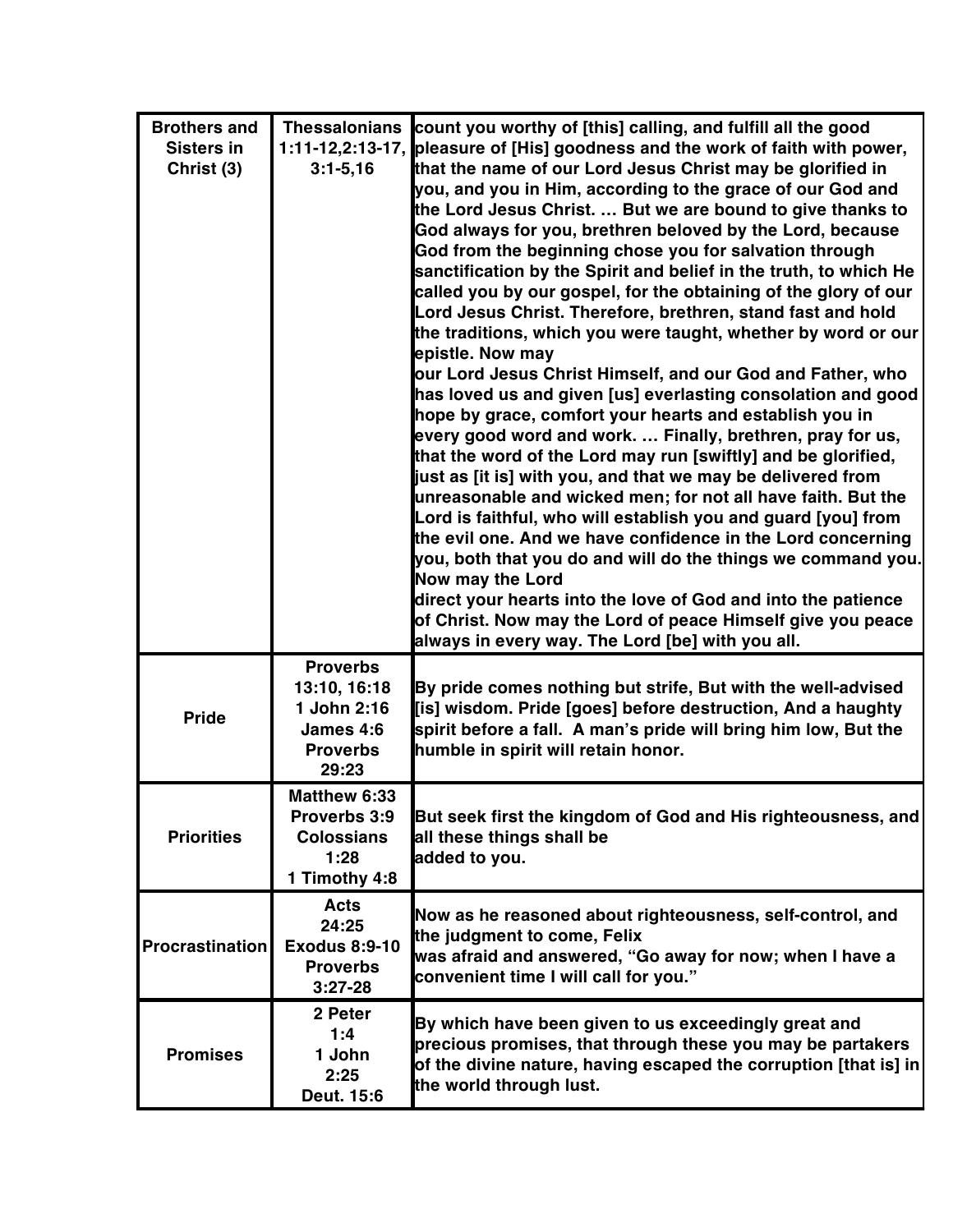|                      | 1 Kings 8:56                                                                                                       |                                                                                                                                                                                                                                                 |
|----------------------|--------------------------------------------------------------------------------------------------------------------|-------------------------------------------------------------------------------------------------------------------------------------------------------------------------------------------------------------------------------------------------|
| <b>Prophecy</b>      | 2 Peter<br>$1:20-21$<br><b>Revelation</b><br>22:18<br>1 Peter 1:10                                                 | Knowing this first, that no prophecy of Scripture is of any<br>private interpretation, for prophecy never came by the will of<br>man, but holy men of God spoke [as they were] moved by the<br><b>Holy Spirit.</b>                              |
| <b>Purity</b>        | 1 Timothy<br>4:12, 5:22<br><b>Proverbs</b><br>12:6<br><b>Psalm 19:8</b><br><b>Proverbs</b><br>20:11 Matthew<br>5:8 | Let no man despise thy youth; but be thou an example of the<br>believers, in word, in conversation, in charity, in spirit, in<br>faith, in purity. Do not lay hands on anyone hastily, nor share<br>in other people's sins; keep yourself pure. |
| <b>Questions</b>     | Luke<br>2:46<br>1 Cor. 10:27                                                                                       | And it came to pass, that after three days they found him in<br>the temple, sitting in the<br>midst of the doctors, both hearing them, and asking them<br>questions.                                                                            |
| <b>Rebellion</b>     | 1 Samuel<br>15:23<br>Hebrews 3:8                                                                                   | For rebellion [is as] the sin of witchcraft, and stubbornness<br>[is as] iniquity and idolatry. Because you have rejected the<br>word of the LORD, he has also rejected you from [being] king.                                                  |
| Regeneration         | Titus 3:5<br>Matthew 19:28                                                                                         | Not by works of righteousness which we have done, but<br>according to His mercy He saved us, through the washing of<br>regeneration and renewing of the Holy Spirit.                                                                            |
| <b>Relationships</b> | <b>Proverbs</b><br>12:26<br><b>Proverbs</b><br>18:24                                                               | The righteous should choose his friends carefully, For the<br>way of the wicked leads them<br>astray.                                                                                                                                           |
| Repentance           | <b>Mark 1:4</b><br>Matthew 9:13<br><b>Acts</b><br>20:21<br><b>Luke 13:3</b>                                        | John came baptizing in the wilderness and preaching a<br>baptism of repentance for the<br>remission of sins. I tell you, no; but unless you repent you<br>will all likewise perish.                                                             |
| Reputation           | <b>Proverbs</b><br>25:10 Acts 6:3<br><b>Philippians</b><br>2:7                                                     | Lest he who hears [it] expose your shame, And your<br>reputation be ruined. But made Himself of no reputation,<br>taking the form of a bondservant, [and] coming in the<br>likeness of men.                                                     |
| <b>Respect</b>       | <b>Psalm 40:4</b><br>Isaiah 17:7<br><b>Matthew 21:37</b><br>Hebrews 12:9                                           | Blessed [is] that man who makes the LORD his trust, And<br>does not respect the proud, nor<br>such as turn aside to lies. In that day a man will look to his<br>Maker, And his eyes will have respect for the Holy One of<br><b>Israel.</b>     |
| Responsibility       | 1 Chr.<br>9:27<br><b>Ezekiel</b>                                                                                   | And they lodged [all] around the house of God because they<br>[had] the responsibility,<br>and they [were] in charge of opening [it] every morning.                                                                                             |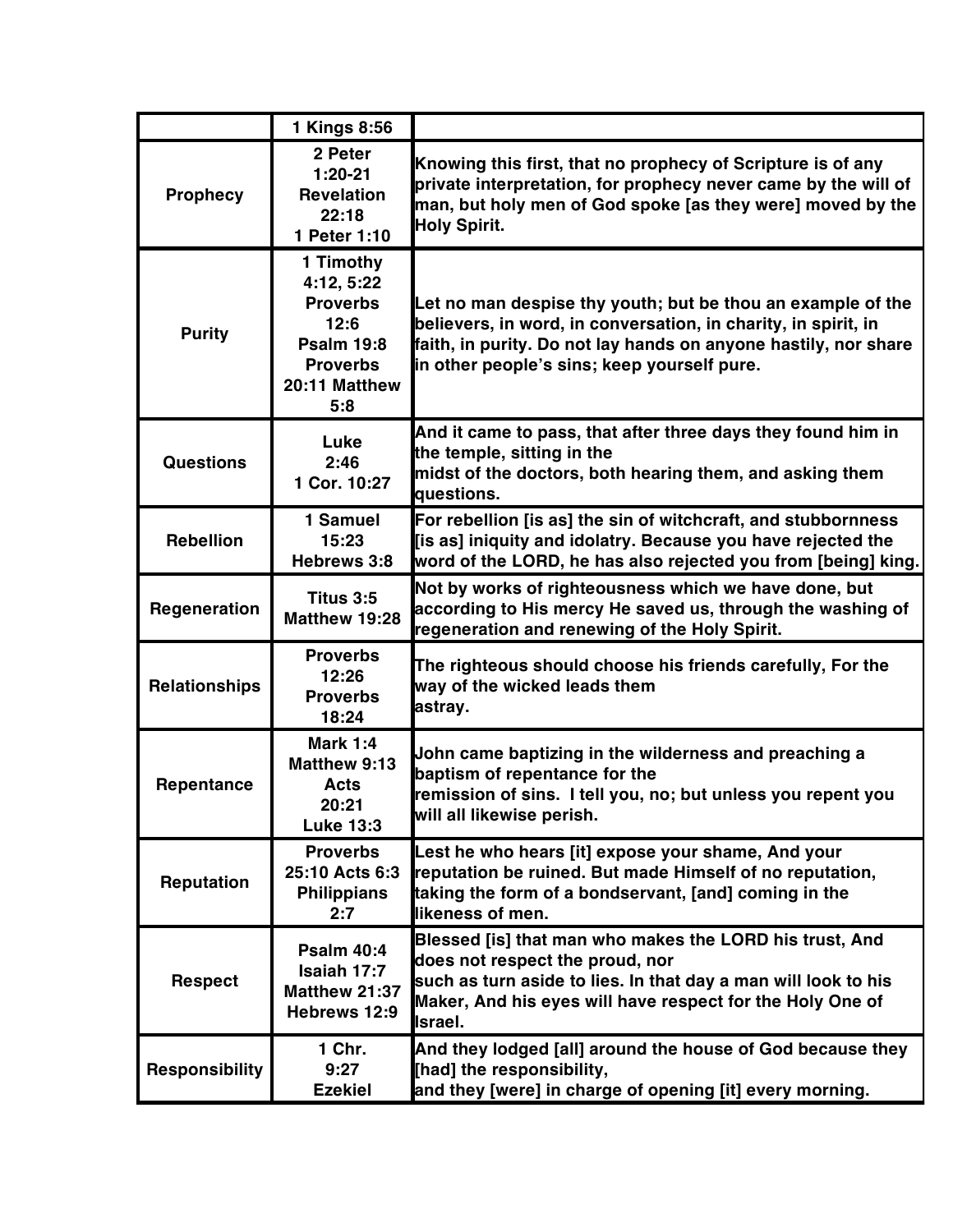|                               | 10:4<br><b>Romans 15:27</b>                                                                                    |                                                                                                                                                                                                                                                                                                                                                  |
|-------------------------------|----------------------------------------------------------------------------------------------------------------|--------------------------------------------------------------------------------------------------------------------------------------------------------------------------------------------------------------------------------------------------------------------------------------------------------------------------------------------------|
| <b>Rest</b>                   | <b>Genesis</b><br>$2:1-2$<br><b>Exodus 33:14</b><br>Exodus 35:2<br><b>Matthew</b><br>11:28-29<br>Rev. 14:11,13 | Thus the heavens and the earth, and all the host of them,<br>were finished. And on the seventh day God ended His work<br>which He had done, and He rested on the seventh day from<br>all His work which He had done.                                                                                                                             |
| <b>Resurrection</b>           | <b>Matthew</b><br>$28:1-6$<br>1 Cor.<br>15:21<br><b>Acts 17:18</b><br>1 Peter 1:3                              | He is not here; for He is risen, as He said. Come, see the<br>place where the Lord lay. For since<br>by man [came] death, by Man also [came] the resurrection of<br>the dead.                                                                                                                                                                    |
| <b>Revenge</b><br>(vengeance) | <b>Romans 12:19</b><br>Luke 6:27-28                                                                            | Beloved, do not avenge yourselves, but [rather] give place to<br>wrath; for it is written,<br>"Vengeance [is Mine, I will repay]," says the Lord.                                                                                                                                                                                                |
| <b>Reward</b>                 | Matthew 16:27<br><b>Mark 9:41</b><br>1 Cor.<br>$3:11 - 14$                                                     | For the Son of Man will come in the glory of His Father with<br>His angels, and then He will<br>reward each according to his works.                                                                                                                                                                                                              |
| <b>Riches</b>                 | 1 Timothy<br>$6:7 - 9$<br><b>Proverbs</b><br>11:28<br>Proverbs 22:1<br>Mark 10:24-25                           | For we brought nothing into [this] world, [and] [it is] certain<br>we can carry nothing<br>out. A good name is to be chosen rather than great riches,<br>Loving favor rather than silver and gold.                                                                                                                                               |
| <b>Righteousness</b>          | <b>Genesis</b><br>15:6<br><b>Psalm 11:7</b><br><b>Psalm</b><br>23:3<br>2 Cor. 5:21                             | And he believed in the LORD, and He accounted it to him for<br>righteousness. For the LORD [is] righteous, He loves<br>righteousness; His countenance beholds the upright.                                                                                                                                                                       |
| <b>Sabbath</b>                | <b>Exodus 16:26,</b><br>20:8<br>Matthew 12:8,<br>12:12                                                         | Six days you shall gather it, but on the seventh day, the<br>Sabbath, there will be none." Remember the Sabbath day to<br>keep it holy.                                                                                                                                                                                                          |
| <b>Sadness</b>                | Nehemiah 2:2.<br>8:9,10<br><b>Eccl. 7:3</b><br><b>John 16:20</b><br>Rev. 21:4                                  | Therefore the king said to me, "Why is your face sad, since<br>you are not sick? This is nothing but sorrow of heart." So I<br>became dreadfully afraid, and God will wipe away every tear<br>from their eyes; there shall be no more death, nor sorrow, nor<br>crying. There shall be no more pain, for the former things<br>have passed away." |
| <b>Salvation</b>              | 1 Chr. 16:23<br>Psalm 3:8                                                                                      | Sing to the LORD, all the earth; Proclaim the good news of<br>His salvation from day to day. Salvation [belongs] to the                                                                                                                                                                                                                          |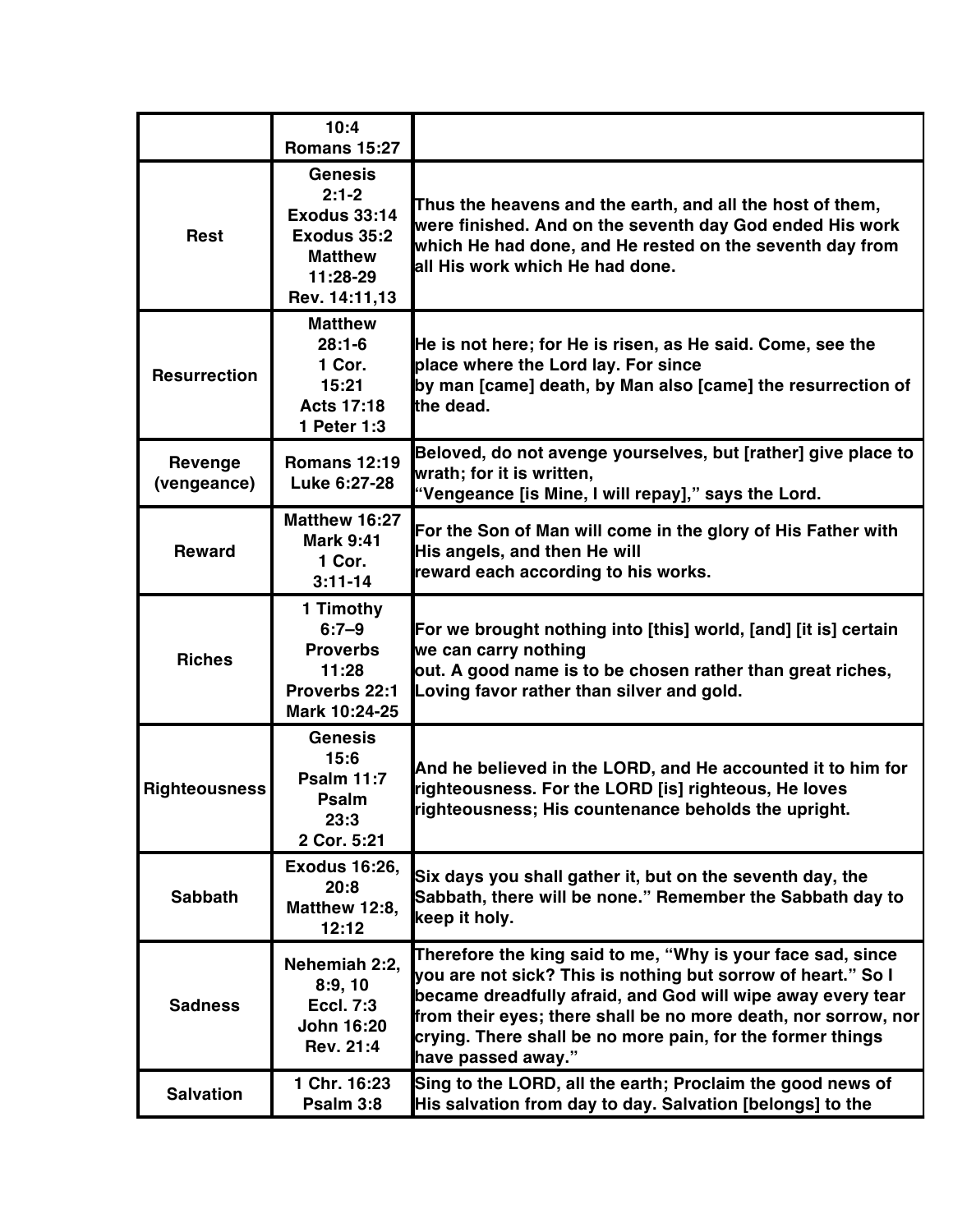|                         | <b>Acts 4:12</b><br>Romans 1:16<br>2 Cor.<br>6:2<br>Hebrews 2:3                                             | LORD. Your blessing [is] upon Your people. How shall we<br>escape if we neglect so great a salvation?                                                                                                                                                                                 |
|-------------------------|-------------------------------------------------------------------------------------------------------------|---------------------------------------------------------------------------------------------------------------------------------------------------------------------------------------------------------------------------------------------------------------------------------------|
| <b>Sanctification</b>   | 1 Thess.<br>4:3<br>2 Thess. 2:131<br>Cor. 6:11<br>Hebrews 10:10                                             | For this is the will of God, your sanctification: that you should<br>abstain from sexual immorality; By that will we have been<br>sanctified through the offering of the body of Jesus Christ<br>once [for all].                                                                      |
| <b>Satan</b>            | <b>Genesis</b><br>$3:3 - 5$<br><b>Job 1:6</b><br>Mark<br>1:13<br>Rev. 20:10                                 | Now the serpent was more cunning than any beast of the field<br>which the LORD God had made. Now there was a day when<br>the sons of God came to present themselves before the<br>LORD, and Satan [fn] also came among them.                                                          |
| <b>Second</b><br>Coming | <b>Rev. 1:7</b><br><b>Zechariah</b><br>14:1<br><b>Matthew</b><br>24:27-42 John<br>$14:1-3$<br>Hebrews 10:37 | Behold, He is coming with clouds, and every eye will see Him, $\mid$<br>even they who pierced Him.<br>And all the tribes of the earth will mourn because of Him.<br>Even so, Amen.                                                                                                    |
| <b>Self</b>             | 2 Timothy<br>3:2<br><b>Philippians 2:3</b>                                                                  | For men will be lovers of themselves, lovers of money,<br>boasters, proud, blasphemers,<br>disobedient to parents, unthankful, unholy.                                                                                                                                                |
| Self-Esteem             | <b>Hebrews</b><br>10:35<br><b>Colossians</b><br>1:21-22,2:10                                                | Therefore do not cast away your confidence, which has great<br>reward. And you are complete in Him, who is the head of all<br>principality and power.                                                                                                                                 |
| servantnood             | Matthew 20:26<br><b>Mark</b><br>9:35<br><b>Luke 16:13</b>                                                   | Yet it shall not be so among you; but whoever desires to<br>become great among you, let him be your servant.                                                                                                                                                                          |
| <b>Sickness</b>         | Proverbs 18:14<br><b>Matthew</b><br>4:23<br>2 Timothy<br>4:20<br><b>James 5:14</b><br><b>Mark 2:17</b>      | The spirit of a man will sustain him in sickness, But who can<br>bear a broken spirit? When<br>Jesus heard [it], He said to them, "Those who are well have<br>no need of a physician, but those who are sick. I did not come<br>to call [the] righteous, but sinners, to repentance." |
| <b>Sin</b>              | Romans 6:23,<br>5:8,5:12<br>1 John 1:8-9<br>Psalm<br>119:11                                                 | For the wages of sin [is] death, but the gift of God [is] eternal<br>life in Christ Jesus our<br>Lord. Your word I have hidden in my heart That I might not sin<br>against You. Who can say, "I have made my heart clean, I am<br>pure from my sin"?                                  |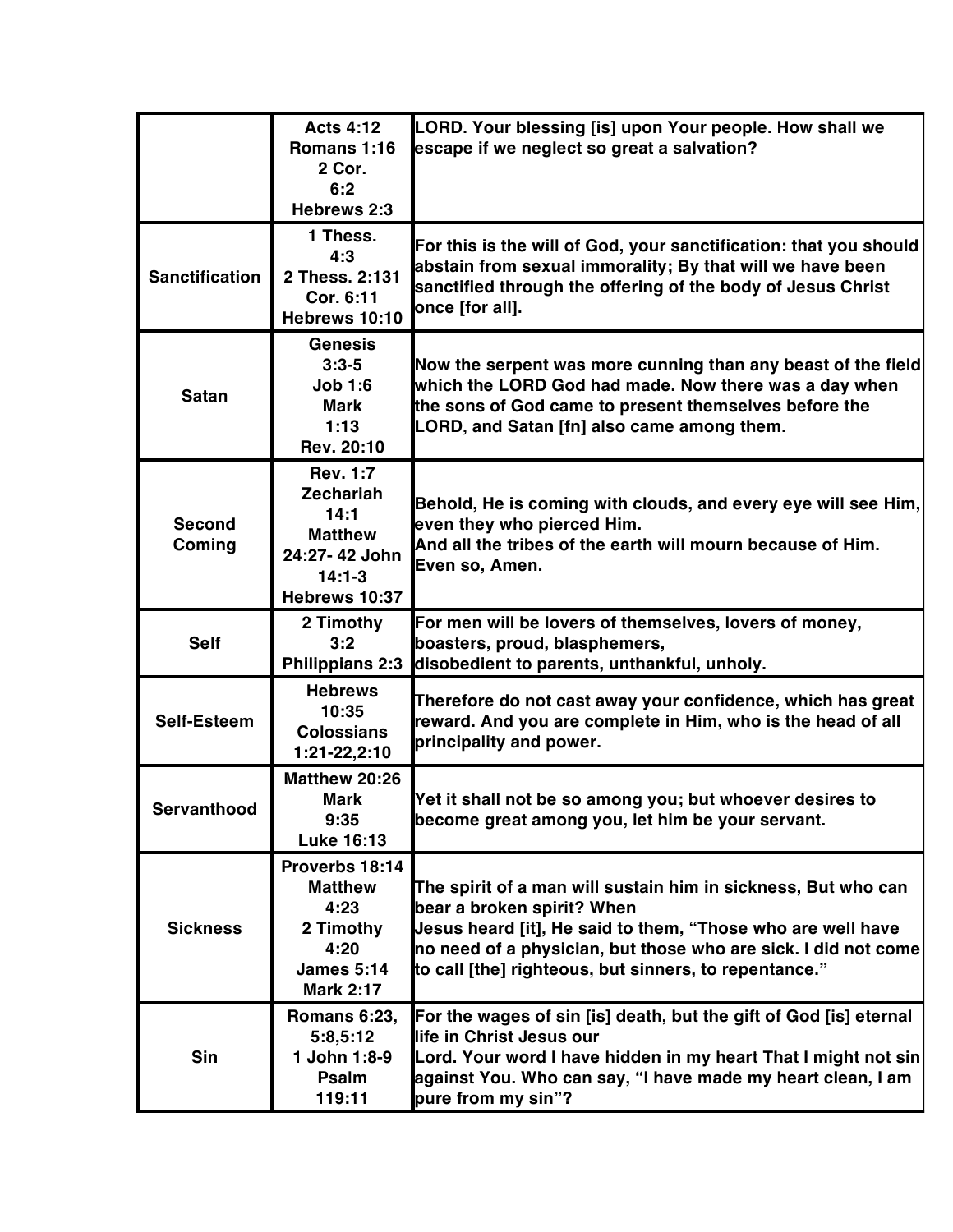|                        | Proverbs 20:9                                                                          |                                                                                                                                                                                                                                                                                       |
|------------------------|----------------------------------------------------------------------------------------|---------------------------------------------------------------------------------------------------------------------------------------------------------------------------------------------------------------------------------------------------------------------------------------|
| <b>Singleness</b>      | 2 Chr. 30:12<br><b>Acts</b><br>2:46<br>Zephaniah 3:9                                   | Also the hand of God was on Judah to give them singleness<br>of heart to obey the command of<br>the king and the leaders, at the word of the LORD.                                                                                                                                    |
| <b>Sorrow</b>          | <b>Proverbs</b><br>23:29 Proverbs<br>10:22<br>Nehemiah 8:10<br>Genesis 3:16            | Who has woe? Who has sorrow? Who has contentions? Who<br>has complaints? Who has wounds without cause? Who has<br>redness of eyes?                                                                                                                                                    |
| Soul                   | <b>Genesis</b><br>35:18Leviticus<br>17:11<br><b>Matthew</b><br>10:28,<br>16:26         | And so it was, as her soul was departing (for she died), that<br>she called his name Ben-Oni; but<br>his father called him Benjamin. For what profit is it to a man if<br>he gains the whole world, and loses his own soul? Or what<br>will a man give in exchange for his soul?      |
| <b>Speech</b>          | Psalm<br>19:2:3<br><b>Genesis</b><br>11:1<br>Proverbs 17:7<br><b>Colossians</b><br>4:6 | Day unto day utters speech, And night unto night reveals<br>knowledge. [There is] no speech nor language [Where] their<br>voice is not heard. [Let] your speech always [be] with grace.                                                                                               |
| <b>Spiritual Gifts</b> | 1 Cor. 12:1,4<br>$-11$<br><b>Ephesians</b><br>$4:7 - 8$                                | Now concerning spiritual gifts, brethren, I do not want you to<br>be ignorant: There are diversities of gifts, but the same Spirit.                                                                                                                                                   |
| <b>Stress</b>          | Psalm<br>143:4<br>Matthew 26:37                                                        | Therefore my spirit is overwhelmed within me; My heart<br>within me is distressed.                                                                                                                                                                                                    |
| <b>Stubbornness</b>    | 1 Samuel 15:23<br><b>Proverbs</b><br>29:1<br><b>Psalm 81:12</b>                        | For rebellion [is as] the sin of witchcraft, And stubbornness<br>[is as] iniquity and idolatry. Because you have rejected the<br>word of the LORD, He also has rejected you from [being]<br>king." So I gave them over to their own stubborn heart, To<br>walk in their own counsels. |
| <b>Submission</b>      | 1 Peter<br>5:5<br>1 Timothy<br>2:11, 3:4<br>1 Peter 3:1<br>James 4:7                   | Likewise you younger people, submit yourselves to [your]<br>elders. Yes, all of [you] be submissive to one another, and be<br>clothed with humility, for "God resists the proud, But gives<br>grace to the humble."                                                                   |
| <b>Suicide</b>         | 1 Samuel 31:4<br>Matthew 27:5<br>2 Samuel<br>17:23                                     | Then Saul said to his armor bearer, "Draw your sword, and<br>thrust me through with it, lest these uncircumcised men<br>come and thrust me through and abuse me." But his armor<br>bearer would not, for he was greatly afraid. Therefore Saul<br>took a sword and fell on it.        |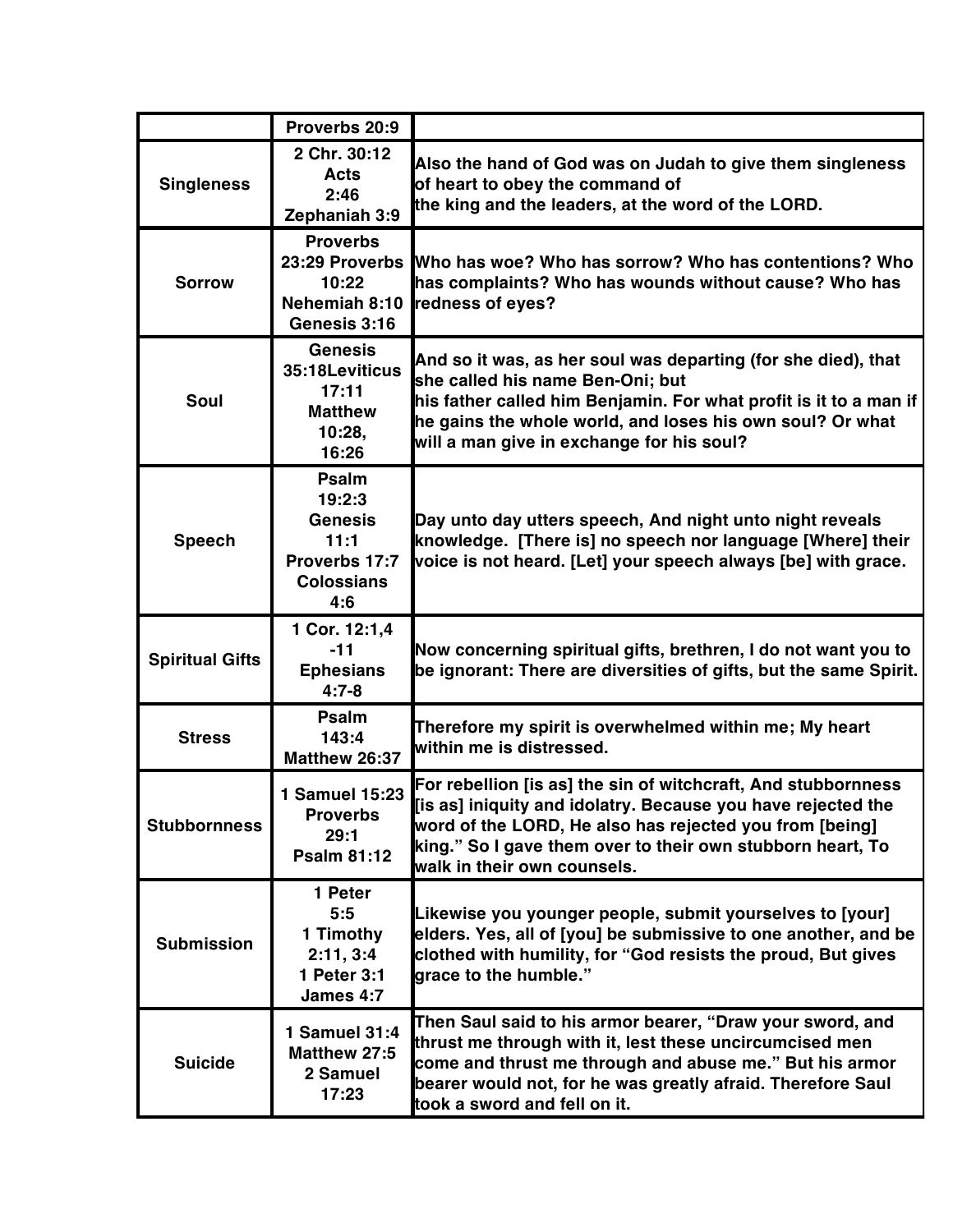| <b>Suffering</b>    | <b>Hebrews</b><br>2:9<br>James 5:10,13<br>Jude<br>1:7                                                           | But we see Jesus, who was made a little lower than the<br>angels, for the suffering of death crowned with glory and<br>honor, that He, by the grace of God, might taste death                                                                                                         |
|---------------------|-----------------------------------------------------------------------------------------------------------------|---------------------------------------------------------------------------------------------------------------------------------------------------------------------------------------------------------------------------------------------------------------------------------------|
| <b>Teaching</b>     | Matthew 4:23,<br>7:28<br><b>Acts</b><br>5:42<br><b>Colossians</b><br>3:16                                       | And Jesus went about all Galilee, teaching in their<br>synagogues, preaching the gospel of the kingdom, and<br>healing all kinds of sickness and all kinds of disease among<br>the people.                                                                                            |
| <b>Temptation</b>   | Matthew 6:13,<br>26:41<br><b>Luke 4:13</b><br>1 Cor. 10:13<br><b>James</b><br>$1:12-15$                         | And do not lead us into temptation, But deliver us from the<br>evil one. For Yours is the kingdom and the power and the<br>glory forever. Amen. But each one is tempted when he is<br>drawn away by his own desires and enticed.                                                      |
| <b>Testimony</b>    | Deut.<br>17:6<br><b>Luke 9:5</b><br><b>Acts 22:12</b><br>2 Timothy 1:8                                          | Whoever is deserving of death shall be put to death on the<br>testimony of two or three witnesses; he shall not be put to<br>death on the testimony of one witness.                                                                                                                   |
| <b>Thankfulness</b> | <b>Psalm 100:4</b><br><b>Romans</b><br>1:21<br><b>Colossians</b><br>3:15<br>2 Timothy 3:2                       | Enter into His gates with thanksgiving, [And] into His courts<br>with praise. Be thankful to Him, [and] bless His name. And let<br>the peace of God rule in your hearts, to which also you were<br>called in one body; and be thankful.                                               |
| <b>Trials</b>       | <b>Luke 22:28</b><br><b>Acts</b><br>20:19<br>James 1:2<br>1 Peter 1:6                                           | But you are those who have continued with Me in My trials.<br>Serving the Lord with all humility, with many tears and trials<br>which happened to me by the plotting of the Jews.                                                                                                     |
| <b>Troubles</b>     | <b>Job 14:1</b><br><b>Psalm 34:17</b><br><b>Proverbs</b><br>21:23<br><b>Isaiah</b><br>65:16<br><b>Mark 3:18</b> | "Man who is born of woman Is of few days and full of trouble.<br>[The righteous] cry out,<br>and the LORD hears, And delivers them out of all their<br>troubles.                                                                                                                      |
| <b>Trust</b>        | 2 Samuel 22:31<br>Job<br>13:15<br>Psalm 2:12,<br>34:22, 37:5<br>1 Timothy                                       | [As for] God, His way [is] perfect; The word of the LORD [is]<br>proven; He [is] a shield to all who trust in Him. For to this<br>[end] we both labor and suffer reproach, because we trust in<br>the living God, who is [the] Savior of all men, especially of<br>those who believe. |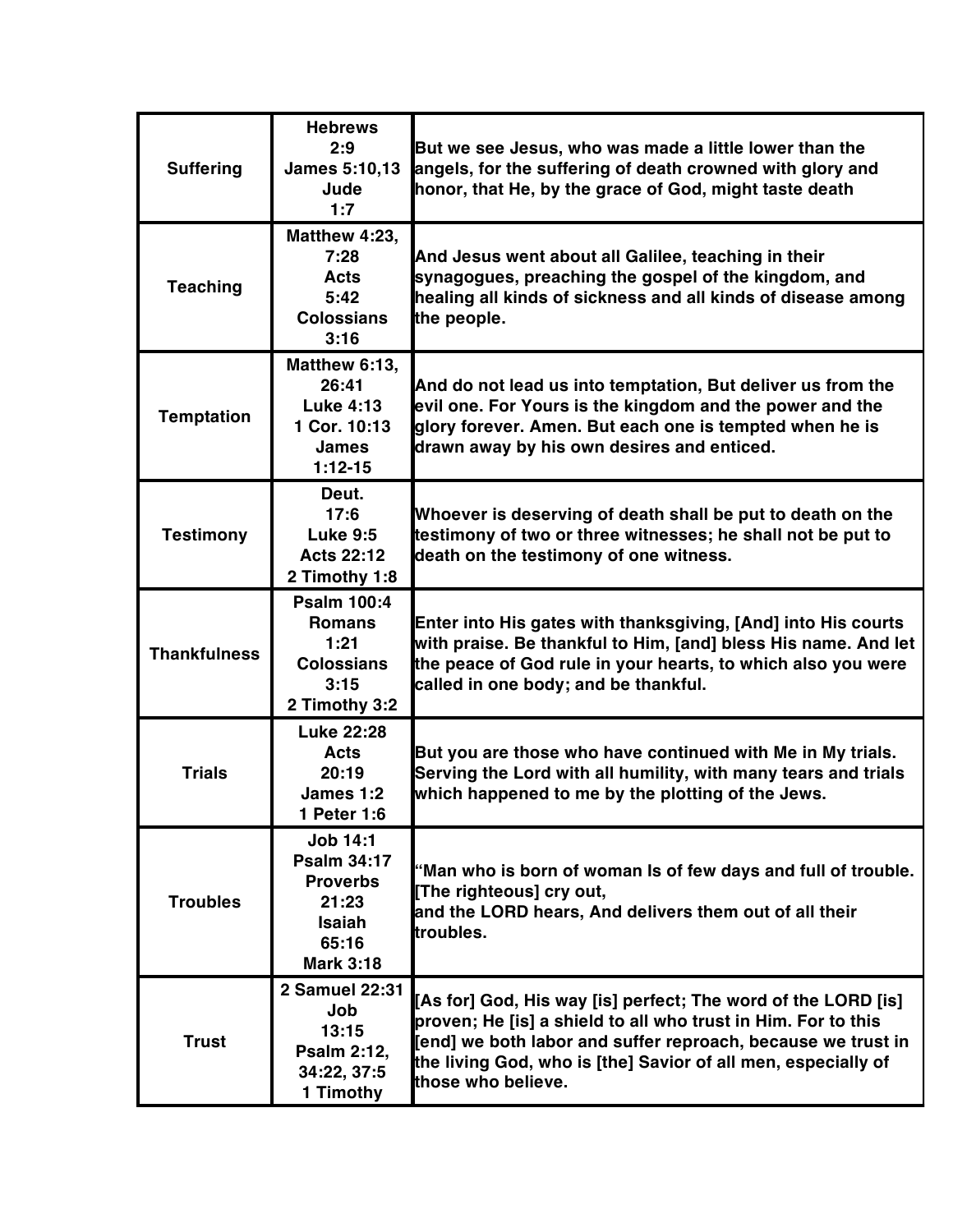|                        | 4:10                                                                                                               |                                                                                                                                                                                                                                            |
|------------------------|--------------------------------------------------------------------------------------------------------------------|--------------------------------------------------------------------------------------------------------------------------------------------------------------------------------------------------------------------------------------------|
| <b>Truth</b>           | Psalm<br>119:160John<br>14:6<br><b>Ephesians</b><br>1:13<br>1 Timothy<br>2:4<br>2 Timothy<br>2:15 Hebrews<br>10:26 | The entirety of Your word [is] truth, And every one of Your<br>righteous judgments [endures]<br>forever. Jesus said to him, "I am the way, the truth, and the<br>life. No one comes to the Father except through Me.                       |
| <b>Unbelief</b>        | <b>Matthew 13:58</b><br>Mark<br>16:14<br>Romans 3:3<br>Hebrews 3:12,<br>19                                         | Now He did not do many mighty works there because of their<br>unbelief. Beware, brethren, lest there be in any of you an evil<br>heart of unbelief in departing from the living God.                                                       |
| <b>Unbelievers</b>     | <b>Luke 12:46</b><br>2 Cor. 6:14                                                                                   | The master of that servant will come on a day when he is not<br>looking for [him], and at an hour when he is not aware, and<br>will cut him in two and appoint [him] his portion with the<br>unbelievers.                                  |
| <b>Unity</b>           | <b>Psalm 133:1</b><br><b>Ephesians</b><br><b>4:3,13 Romans</b><br>6:15                                             | Behold, how good and how pleasant [it is] For brethren to<br>dwell together in unity for if we have been united together in<br>the likeness of His death, certainly we also shall be [in the<br>likeness] of [His] resurrection.           |
| Vengeance<br>(revenge) | <b>Romans 12:19</b><br>Luke 6:27-28                                                                                | Beloved, do not avenge yourselves, but [rather] give place to<br>wrath; for it is written, "Vengeance [is Mine, I will repay],"<br>says the Lord.                                                                                          |
| Warfare                | 2 Cor. 10:4<br>1 Timothy<br>1:18<br>2 Timothy 2:4                                                                  | For the weapons of our warfare are not carnal but mighty in<br>God for pulling down<br>strongholds. No one engaged in warfare entangles himself<br>with the affairs of this life, that he may please him who<br>enlisted him as a soldier. |
| Watchful               | 1 Peter 5:8<br>2 Timothy 4:5<br>1 Peter 4:7                                                                        | Be sober, be vigilant; because your adversary the devil walks<br>about like a roaring lion, seeking whom he may devour. But<br>the end of all things is at hand; therefore be serious and<br>watchful in your prayers.                     |
| <b>Weariness</b>       | <b>Galatians</b><br>6:9<br>2 Cor.<br>11:7<br>Hebrews 12:3                                                          | And let us not grow weary while doing good, for in due<br>season we shall reap if we do not<br>llose heart.                                                                                                                                |
| <b>Wicked</b>          | Psalm<br>9:17<br>Proverbs 11:7<br>Jeremiah                                                                         | The wicked shall be turned into hell, [And] all the nations that<br>forget God. God [is] a just judge, And God is angry [with the<br>wicked] every day.                                                                                    |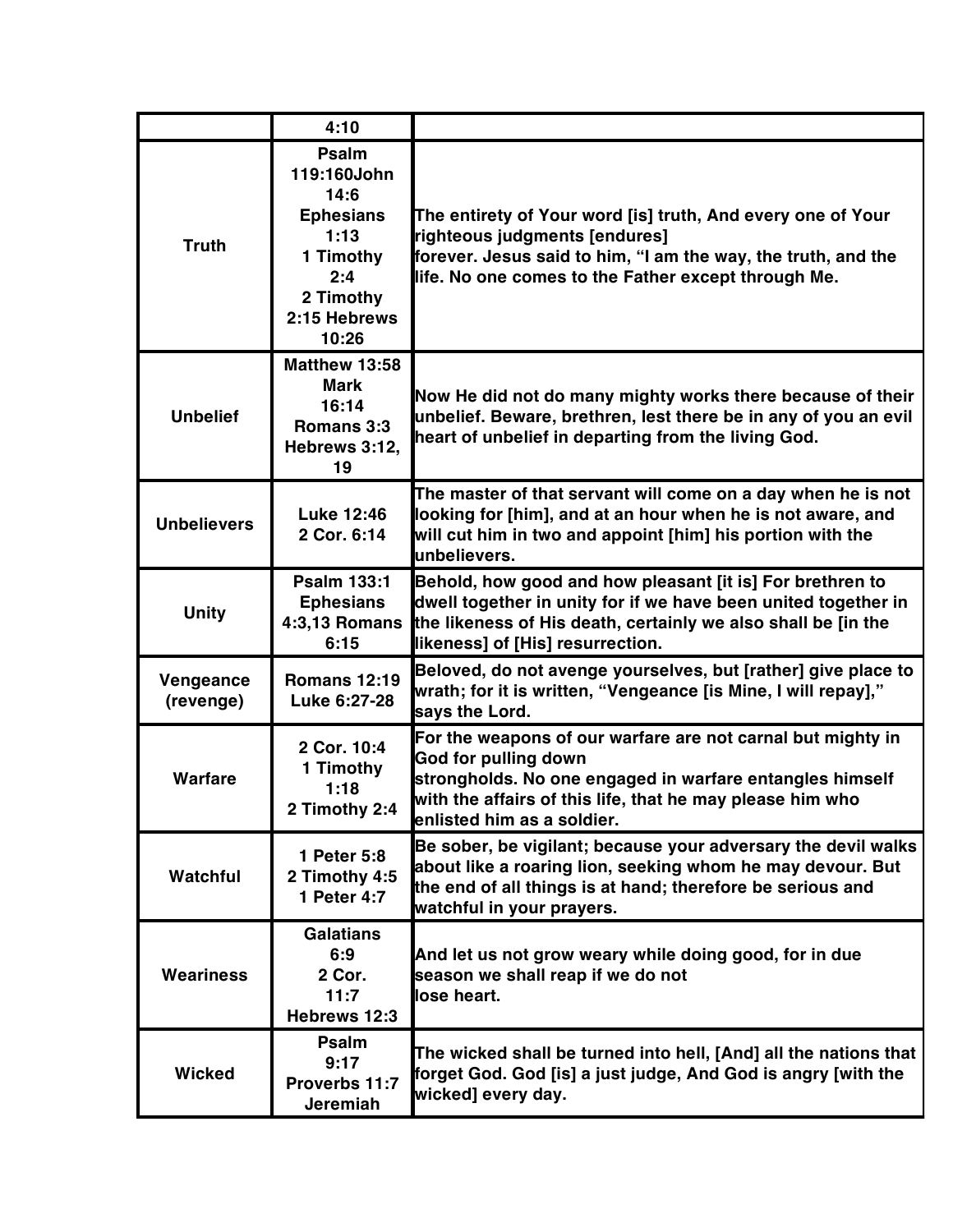|               | 17:9<br><b>Ephesians</b><br>6:16                                                                     |                                                                                                                                                                                                                                                    |
|---------------|------------------------------------------------------------------------------------------------------|----------------------------------------------------------------------------------------------------------------------------------------------------------------------------------------------------------------------------------------------------|
| <b>Wisdom</b> | Psalm 111:10<br>Proverbs 3:19<br><b>Romans</b><br>11:33<br>1 Cor.<br>3:19<br>James 1:5               | The fear of the LORD [is] the beginning of wisdom; the LORD<br>by wisdom founded the earth; By understanding He<br>established the heavens.                                                                                                        |
| Witnessing    | <b>Acts</b><br>26:22<br><b>Acts</b><br>22:15<br><b>Acts 1:8</b>                                      | Therefore, having obtained help from God, to this day I stand,<br>witnessing both to small and great, saying no other things<br>than those which the prophets and Moses said would come.                                                           |
| Word          | <b>Matthew</b><br>4:4<br>John 1:1,14<br><b>John 5:24</b><br><b>Acts 8:4</b>                          | But He answered and said, "It is written, 'Man shall not live by<br>bread alone, but by every word that proceeds from the mouth<br>of God. Therefore those who were scattered went everywhere<br>preaching the word.                               |
| <b>Work</b>   | <b>Genesis</b><br>2:2<br>1 Cor.<br>15:58<br>2 Thess.<br>$3:10-12$                                    | And on the seventh day God ended His work which He had<br>done, and He rested on the<br>seventh day from all His work which He had done.                                                                                                           |
| World         | Psalm<br>89:11,96:13<br><b>Matthew</b><br>5:4<br><b>Mark 16:5</b><br><b>John 1:10</b><br>1 John 2:15 | The heavens [are] Yours, the earth also [is] Yours; The world<br>and all its fullness, You have founded them. He was in the<br>world, and the world was made through Him, and the world<br>did not know Him.                                       |
| <b>Worry</b>  | <b>Matthew</b><br>10:19<br><b>Luke 12:26</b><br><b>Philippians</b><br>4:6                            | 6:25,34 Matthew "Therefore I say to you, do not worry about your life, what you<br>will eat or what you will drink; nor about your body, what you<br>will put on. Is not life more than food and the body more than<br>clothing?                   |
| Worship       | <b>Exodus 34:14</b><br><b>Psalm 29:2</b><br>Matthew 4:10<br><b>John 4:24</b>                         | For you shall worship no other god, for the LORD, whose<br>name [is] Jealous, [is] a jealous God), then Jesus said to him,<br>"Away with you, Satan! For it is written, 'You shall worship<br>the LORD your God, and Him only you shall serve.'* " |
| Wrath         | John<br>3:36                                                                                         | He who believes in the Son has everlasting life; and he who<br>does not believe the Son<br>Romans 1:18,5:9 shall not see life, but the wrath of God abides on him."                                                                                |